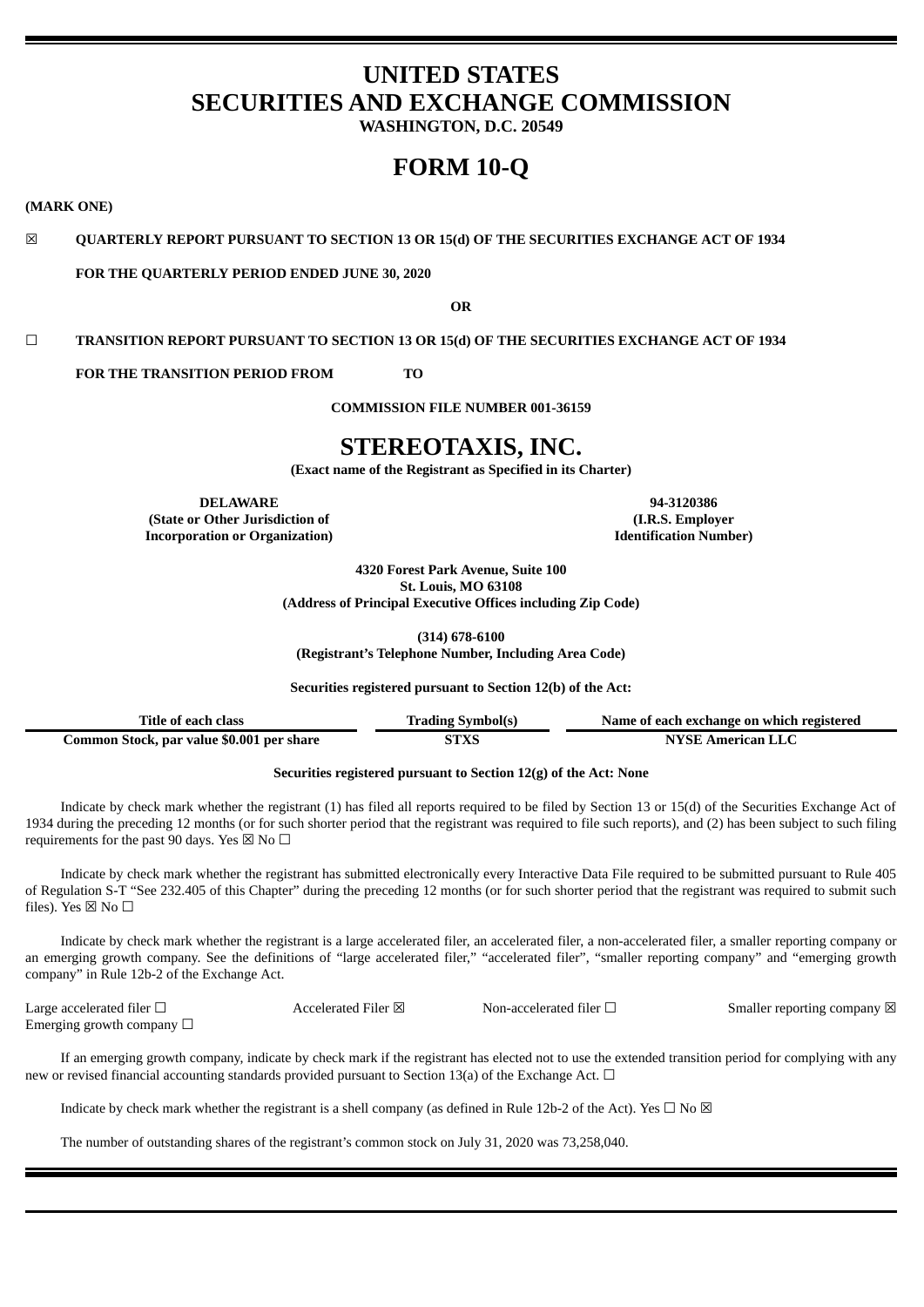# **STEREOTAXIS, INC. INDEX TO FORM 10-Q**

|                   |                                                                                              | Page           |
|-------------------|----------------------------------------------------------------------------------------------|----------------|
|                   | Part I Financial Information                                                                 |                |
|                   |                                                                                              |                |
| Item 1.           | <b>Financial Statements (unaudited)</b>                                                      | 3              |
|                   | <b>Balance Sheets</b>                                                                        | 3              |
|                   | <b>Statements of Operations</b>                                                              | $\overline{4}$ |
|                   | <b>Statements of Equity</b>                                                                  | $5-6$          |
|                   | <b>Statements of Cash Flows</b>                                                              | 7              |
|                   | <b>Notes to Financial Statements</b>                                                         | $8 - 16$       |
| Item 2.           | <b>Management's Discussion and Analysis of Financial Condition and Results of Operations</b> | $17 - 23$      |
| Item 3.           | [Reserved]                                                                                   | 23             |
| Item 4.           | <b>Controls and Procedures</b>                                                               | 23             |
|                   | <b>Part II Other Information</b>                                                             |                |
| Item 1.           | <b>Legal Proceedings</b>                                                                     | 24             |
| Item 1A.          | <b>Risk Factors</b>                                                                          | 24             |
| Item 2.           | <b>Unregistered Sales of Equity Securities and Use of Proceeds</b>                           | 24             |
| Item 3.           | Defaults upon Senior Securities                                                              | 24             |
| Item 4.           | [Reserved]                                                                                   | 24             |
| Item 5.           | <b>Other Information</b>                                                                     | 25             |
| Item 6.           | <b>Exhibits</b>                                                                              | 25             |
| <b>Signatures</b> |                                                                                              | 26             |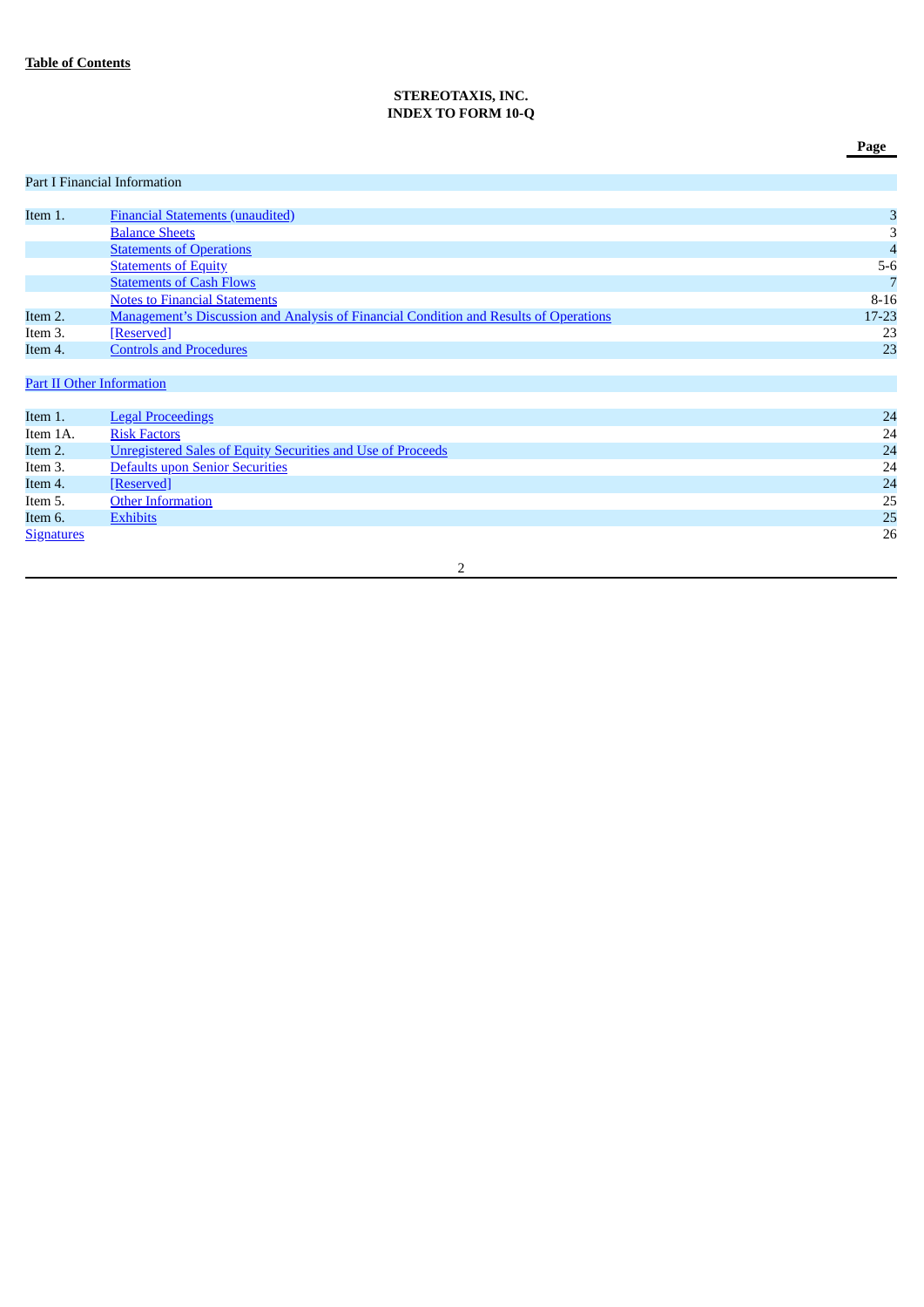# **STEREOTAXIS, INC. BALANCE SHEETS**

<span id="page-2-1"></span><span id="page-2-0"></span>

|                                                                                         |      | June 30, 2020   | <b>December 31, 2019</b> |                 |  |
|-----------------------------------------------------------------------------------------|------|-----------------|--------------------------|-----------------|--|
|                                                                                         |      | (Unaudited)     |                          |                 |  |
| Assets<br>Current assets:                                                               |      |                 |                          |                 |  |
| Cash and cash equivalents                                                               | $\$$ | 44,006,162      | \$                       | 30,182,115      |  |
| Accounts receivable, net of allowance of \$412,813 and \$380,212 at 2020 and 2019,      |      |                 |                          |                 |  |
| respectively                                                                            |      | 3,041,100       |                          | 5,329,577       |  |
| Inventories, net                                                                        |      | 4,576,078       |                          | 1,847,530       |  |
| Prepaid expenses and other current assets                                               |      | 1,611,504       |                          | 1,470,922       |  |
| Total current assets                                                                    |      | 53,234,844      |                          | 38,830,144      |  |
| Property and equipment, net                                                             |      | 263,039         |                          | 250,443         |  |
| Operating lease right-of-use assets                                                     |      | 3,282,783       |                          | 4,286,064       |  |
| Other assets                                                                            |      | 269,542         |                          | 218,103         |  |
| Total assets                                                                            |      |                 |                          |                 |  |
|                                                                                         | \$   | 57,050,208      | $\mathbb S$              | 43,584,754      |  |
| Liabilities and stockholders' equity                                                    |      |                 |                          |                 |  |
| Current liabilities:                                                                    |      |                 |                          |                 |  |
| Short-term debt                                                                         | \$   | 2,158,310       | \$                       |                 |  |
| Accounts payable                                                                        |      | 1,571,679       |                          | 2,099,097       |  |
| <b>Accrued liabilities</b>                                                              |      | 2,401,625       |                          | 2,721,104       |  |
| Deferred revenue                                                                        |      | 5,456,595       |                          | 5,092,455       |  |
| Current portion of operating lease liabilities                                          |      | 2,265,546       |                          | 2,248,189       |  |
| Total current liabilities                                                               |      | 13,853,755      |                          | 12,160,845      |  |
| Long-term deferred revenue                                                              |      | 508,772         |                          | 554,258         |  |
| Operating lease liabilities                                                             |      | 1,069,090       |                          | 2,089,537       |  |
| <b>Other liabilities</b>                                                                |      | 255,517         |                          | 255,517         |  |
| <b>Total liabilities</b>                                                                |      | 15,687,134      |                          | 15,060,157      |  |
| Series A - Convertible preferred stock:                                                 |      |                 |                          |                 |  |
| Convertible preferred stock, Series A, par value \$0.001; 22,813 and 23,110 shares      |      |                 |                          |                 |  |
| outstanding at 2020 and 2019, respectively                                              |      | 5,682,141       |                          | 5,758,190       |  |
|                                                                                         |      |                 |                          |                 |  |
| Stockholders' equity:                                                                   |      |                 |                          |                 |  |
| Convertible preferred stock, Series B, par value \$0.001; 10,000,000 shares authorized, |      |                 |                          |                 |  |
| 5,610,121 shares outstanding at 2020 and 2019                                           |      | 5,610           |                          | 5,610           |  |
| Common stock, par value \$0.001; 300,000,000 shares authorized, 73,030,824 and          |      |                 |                          |                 |  |
| 68,529,623 shares issued at 2020 and 2019, respectively                                 |      | 73,031          |                          | 68,530          |  |
| Additional paid in capital                                                              |      | 521,013,702     |                          | 504,211,040     |  |
| Treasury stock, 4,015 shares at 2020 and 2019                                           |      | (205, 999)      |                          | (205, 999)      |  |
| Accumulated deficit                                                                     |      | (485, 205, 411) |                          | (481, 312, 774) |  |
| Total stockholders' equity                                                              |      | 35,680,933      |                          | 22,766,407      |  |
| Total liabilities and stockholders' equity                                              |      |                 |                          |                 |  |
|                                                                                         | \$   | 57,050,208      | $\mathbb{S}$             | 43,584,754      |  |

**See accompanying notes.**

3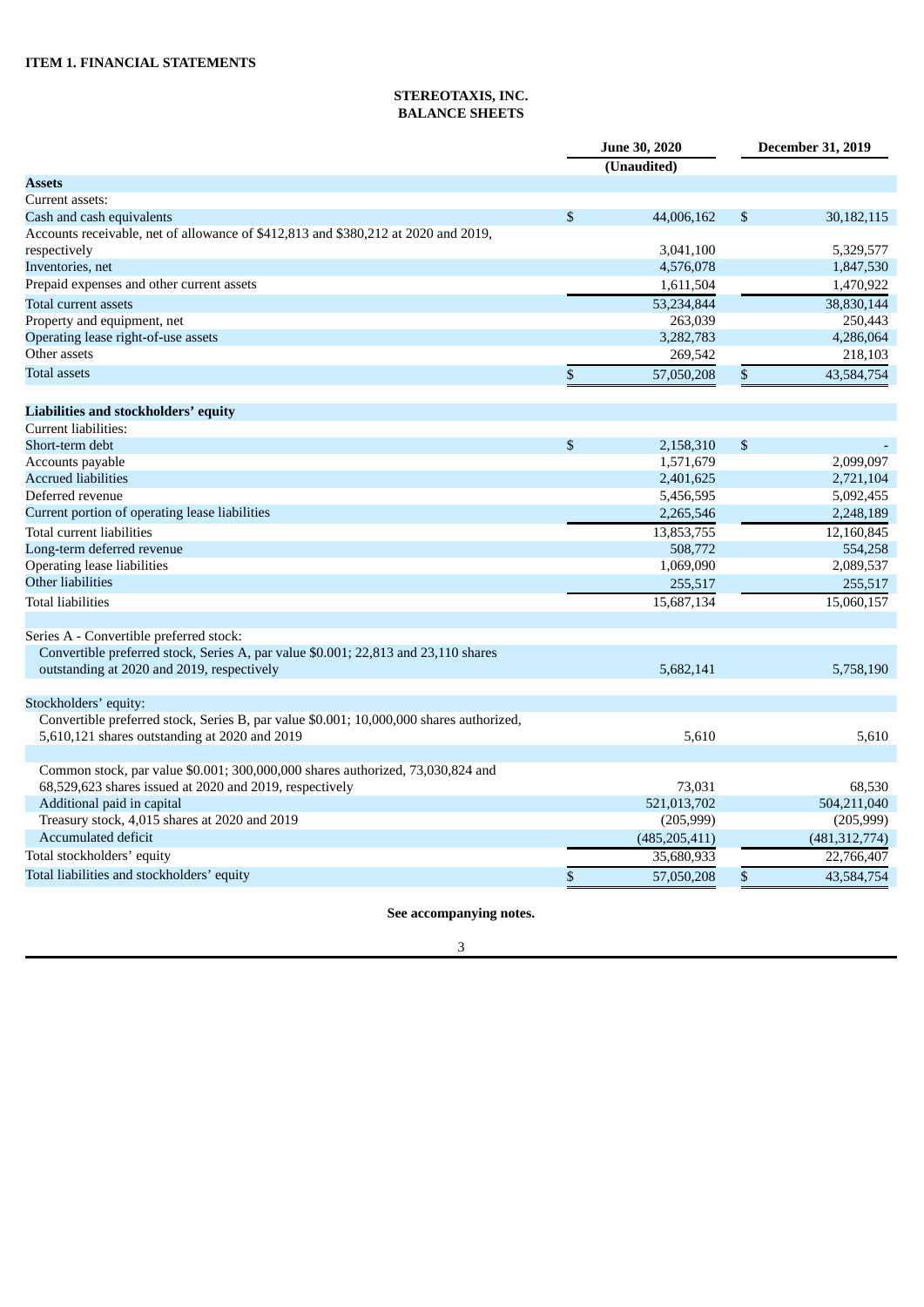# **STEREOTAXIS, INC. STATEMENTS OF OPERATIONS (Unaudited)**

<span id="page-3-0"></span>

|                                                           |               | Three Months Ended June 30, |              |             |                 |             | <b>Six Months Ended June 30,</b> |             |
|-----------------------------------------------------------|---------------|-----------------------------|--------------|-------------|-----------------|-------------|----------------------------------|-------------|
|                                                           |               | 2020                        |              | 2019        |                 | 2020        |                                  | 2019        |
| Revenue:                                                  |               |                             |              |             |                 |             |                                  |             |
| <b>Systems</b>                                            | \$            | 12,769                      | \$           |             | \$              | 12,769      | \$                               | 58,051      |
| Disposables, service and accessories                      |               | 5,086,156                   |              | 6,546,115   |                 | 10,595,867  |                                  | 13,256,873  |
| Sublease                                                  |               | 246,530                     |              | 251,996     |                 | 493,060     |                                  | 493,061     |
| <b>Total revenue</b>                                      |               | 5,345,455                   |              | 6,798,111   |                 | 11,101,696  |                                  | 13,807,985  |
| Cost of revenue:                                          |               |                             |              |             |                 |             |                                  |             |
| Systems                                                   |               | 157,514                     |              | 6,201       |                 | 222,536     |                                  | 57,365      |
| Disposables, service and accessories                      |               | 680,937                     |              | 894,760     |                 | 1,320,800   |                                  | 2,009,119   |
| Sublease                                                  |               | 246,530                     |              | 246,531     |                 | 493,060     |                                  | 493,061     |
| Total cost of revenue                                     |               | 1,084,981                   |              | 1,147,492   |                 | 2,036,396   |                                  | 2,559,545   |
| Gross margin                                              |               | 4,260,474                   |              | 5,650,619   |                 | 9,065,300   |                                  | 11,248,440  |
| <b>Operating expenses:</b>                                |               |                             |              |             |                 |             |                                  |             |
| Research and development                                  |               | 1,976,942                   |              | 2,695,162   |                 | 4,086,112   |                                  | 5,654,381   |
| Sales and marketing                                       |               | 2,541,749                   |              | 3,236,516   |                 | 5,457,173   |                                  | 6,546,342   |
| General and administrative                                |               | 1,663,456                   |              | 1,178,469   |                 | 3,496,181   |                                  | 2,646,629   |
| <b>Total operating expenses</b>                           |               | 6,182,147                   |              | 7,110,147   |                 | 13,039,466  |                                  | 14,847,352  |
| <b>Operating loss</b>                                     |               | $\overline{(1,921,673)}$    |              | (1,459,528) |                 | (3,974,166) |                                  | (3,598,912) |
| Interest income                                           |               | 567                         |              | 31,810      |                 | 81,529      |                                  | 48,374      |
| Net loss                                                  | $\mathbf{\$}$ | (1,921,106)                 | $\mathbb{S}$ | (1,427,718) | $\overline{\$}$ | (3,892,637) | $\mathbb{S}$                     | (3,550,538) |
| Cumulative dividend on convertible preferred stock        |               | (342, 126)                  |              | (357, 194)  |                 | (685, 849)  |                                  | (710, 704)  |
| Loss attributable to common stockholders                  | \$            | (2,263,232)                 | \$           | (1,784,912) | \$              | (4,578,486) | \$                               | (4,261,242) |
| Net loss per share attributable to common stockholders:   |               |                             |              |             |                 |             |                                  |             |
| <b>Basic</b>                                              | \$            | (0.03)                      | \$           | (0.03)      | \$              | (0.06)      | \$                               | (0.07)      |
| Diluted                                                   | \$            | (0.03)                      | \$           | (0.03)      | \$              | (0.06)      | \$                               | (0.07)      |
| Weighted average number of common shares and equivalents: |               |                             |              |             |                 |             |                                  |             |
| <b>Basic</b>                                              |               | 71,628,762                  |              | 60,052,673  |                 | 70,749,401  |                                  | 59,936,606  |
| Diluted                                                   |               | 71,628,762                  |              | 60,052,673  |                 | 70,749,401  |                                  | 59,936,606  |

**See accompanying notes.**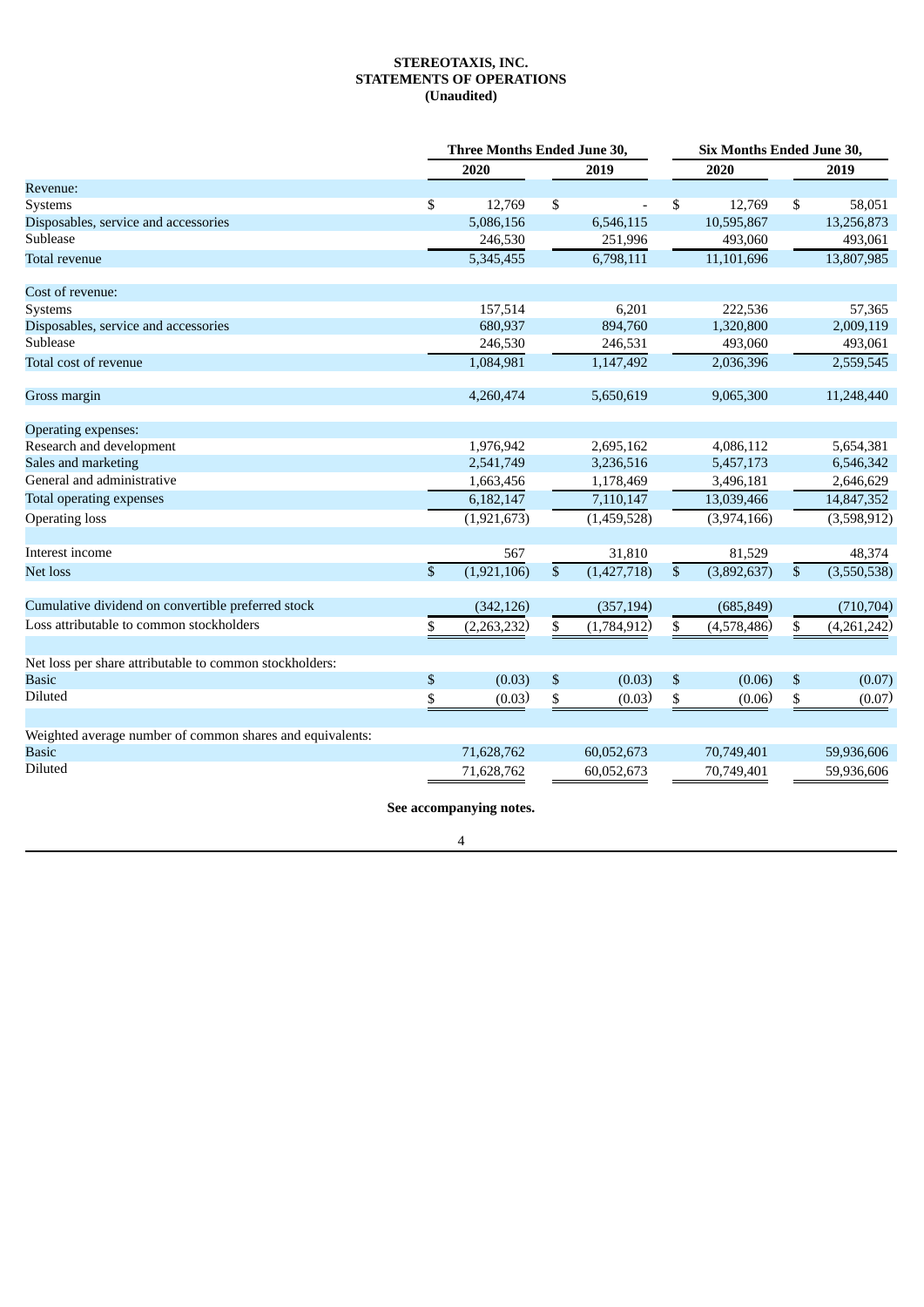# **STEREOTAXIS, INC. STATEMENTS OF CONVERTIBLE PREFERRED STOCK AND STOCKHOLDERS' EQUITY (Unaudited) Three Months Ended June 30, 2019**

<span id="page-4-0"></span>

|                                          |                                                   | Convertible   |                                                   |        |                     |               |                              |                 |                                 |                                         |
|------------------------------------------|---------------------------------------------------|---------------|---------------------------------------------------|--------|---------------------|---------------|------------------------------|-----------------|---------------------------------|-----------------------------------------|
|                                          | Preferred<br><b>Stock Series A</b><br>(Mezzanine) |               | Convertible<br>Preferred<br><b>Stock Series B</b> |        | <b>Common Stock</b> |               | <b>Additional</b><br>Paid-In | <b>Treasury</b> | Accumulated                     | Total<br>Stockholders'<br><b>Equity</b> |
|                                          | <b>Shares</b>                                     | <b>Amount</b> | Shares                                            | Amount | <b>Shares</b>       | <b>Amount</b> | <b>Capital</b>               | <b>Stock</b>    | <b>Deficit</b>                  | (Deficit)                               |
| Balance at March 31,<br>2019             | 23,880                                            | \$5,955,354   |                                                   | $-5$   | 59,308,237          | \$59,308      | \$478,363,886                |                 | $$(205,999) \$(478,844,310) \$$ | (627, 115)                              |
| Issuance of common<br>stock and warrants |                                                   |               |                                                   |        | 13,397              | 14            | (66, 869)                    |                 |                                 | (66, 855)                               |
| Share-based<br>compensation              |                                                   |               |                                                   |        | 7,500               | $7^{\circ}$   | 807,021                      |                 |                                 | 807,028                                 |
| Components of net<br>loss                |                                                   |               |                                                   |        |                     |               |                              |                 | (1,427,718)                     | (1,427,718)                             |
| Employee stock<br>purchase plan          |                                                   |               |                                                   |        | 9,132               | 9             | 16,885                       |                 |                                 | 16,894                                  |
| Preferred stock<br>conversion            | (25)                                              | (6,401)       |                                                   |        | 44,772              | 45            | 6,356                        |                 |                                 | 6,401                                   |
| Balance at June 30,<br>2019              | 23,855                                            | \$5,948,953   |                                                   | -S     | 59,383,038          | \$59,383      | \$479,127,279                |                 | \$(205,999) \$(480,272,028) \$  | (1,291,365)                             |

# **Three Months Ended June 30, 2020**

|                                        | Convertible<br>Preferred<br><b>Stock Series A</b><br>(Mezzanine) |               | Convertible<br>Preferred<br><b>Stock Series B</b> |               | <b>Common Stock</b> |               | <b>Additional</b><br>Paid-In      | <b>Accumulated</b><br><b>Treasury</b> |                                 | <b>Total</b><br>Stockholders'<br><b>Equity</b> |
|----------------------------------------|------------------------------------------------------------------|---------------|---------------------------------------------------|---------------|---------------------|---------------|-----------------------------------|---------------------------------------|---------------------------------|------------------------------------------------|
|                                        | <b>Shares</b>                                                    | <b>Amount</b> | <b>Shares</b>                                     | <b>Amount</b> | <b>Shares</b>       | <b>Amount</b> | <b>Capital</b>                    | <b>Stock</b>                          | <b>Deficit</b>                  | (Deficit)                                      |
| Balance at March 31,<br>2020           | 22,918                                                           | \$5,709,027   | 5,610,121 \$ 5,610                                |               | 69,040,781          |               | \$69,041 \$504,990,377            |                                       | $$(205,999) \$(483,284,305) \$$ | 21,574,724                                     |
| Issuance of common<br>stock            |                                                                  |               |                                                   |               | 3,774,276           | 3,774         | 15,028,445                        |                                       |                                 | 15,032,219                                     |
| Share-based<br>compensation            |                                                                  |               |                                                   |               | 7,500               | 8             | 935,401                           |                                       |                                 | 935,409                                        |
| Components of net<br>loss              |                                                                  |               |                                                   |               |                     |               |                                   |                                       | (1,921,106)                     | (1,921,106)                                    |
| <b>Employee stock</b><br>purchase plan |                                                                  |               |                                                   |               | 11,429              | 11            | 32,790                            |                                       |                                 | 32,801                                         |
| Preferred stock<br>conversion          | (105)                                                            | (26, 886)     |                                                   |               | 196,838             | 197           | 26,689                            |                                       |                                 | 26,886                                         |
| Balance at June 30,<br>2020            | 22,813                                                           | \$5,682,141   | 5,610,121                                         | \$5,610       |                     |               | 73,030,824 \$73,031 \$521,013,702 |                                       | $$(205,999) \$(485,205,411) \$$ | 35,680,933                                     |

**See accompanying notes**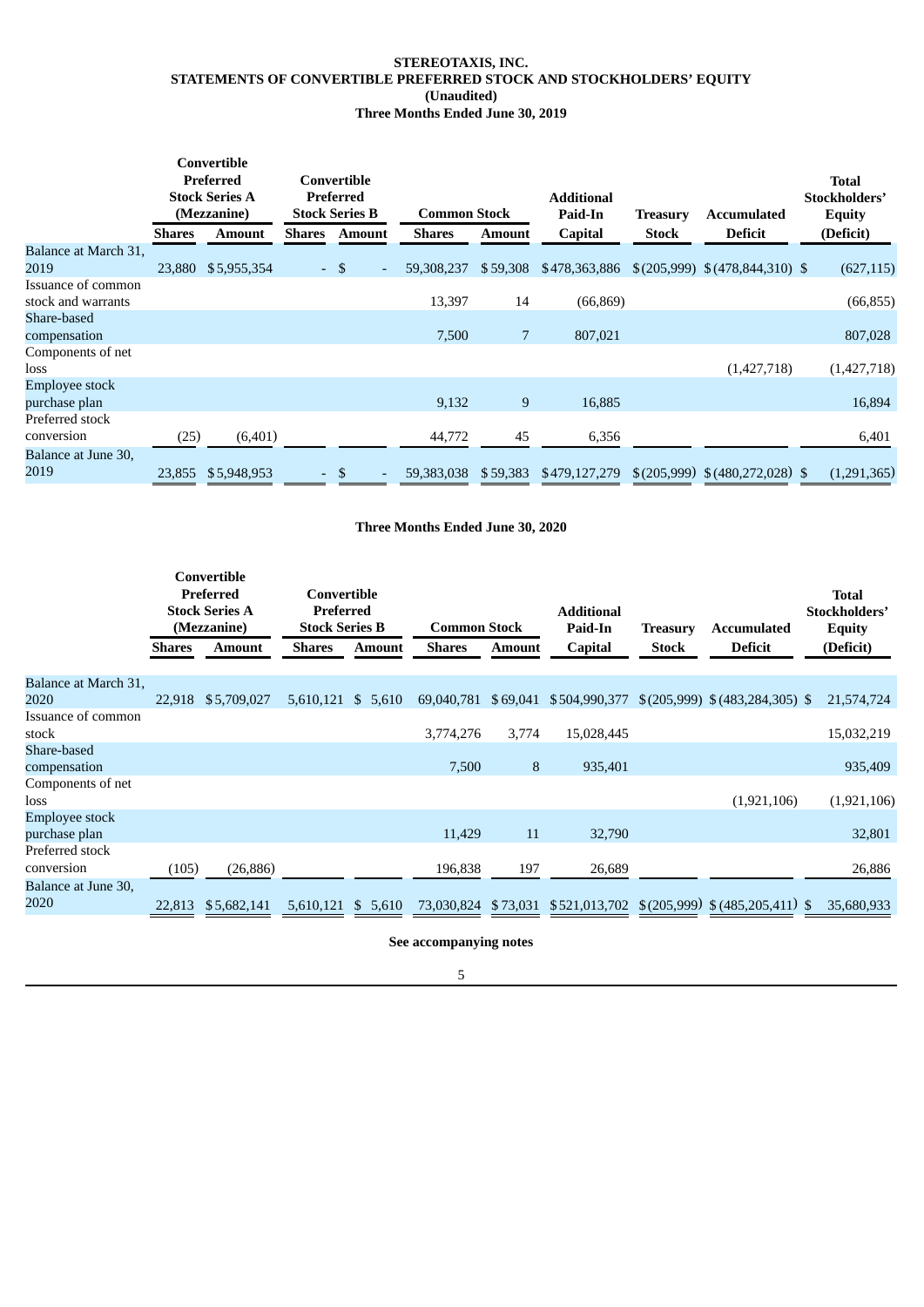# **STEREOTAXIS, INC. STATEMENTS OF CONVERTIBLE PREFERRED STOCK AND STOCKHOLDERS' EQUITY (Unaudited) Six Months Ended June 30, 2019**

|                                          |                                                   | Convertible   |                                                   |                      |                     |               |                              |              |                                 |                                                |
|------------------------------------------|---------------------------------------------------|---------------|---------------------------------------------------|----------------------|---------------------|---------------|------------------------------|--------------|---------------------------------|------------------------------------------------|
|                                          | Preferred<br><b>Stock Series A</b><br>(Mezzanine) |               | Convertible<br>Preferred<br><b>Stock Series B</b> |                      | <b>Common Stock</b> |               | <b>Additional</b><br>Paid-In | Treasury     | <b>Accumulated</b>              | <b>Total</b><br>Stockholders'<br><b>Equity</b> |
|                                          | <b>Shares</b>                                     | <b>Amount</b> |                                                   | <b>Shares</b> Amount | <b>Shares</b>       | <b>Amount</b> | <b>Capital</b>               | <b>Stock</b> | <b>Deficit</b>                  | (Deficit)                                      |
| <b>Balance at December</b><br>31, 2018   | 23,900                                            | \$5,960,475   |                                                   | $-5$                 | 59,058,297          | \$59,058      | \$478,179,574                |              | $$(205,999) \$(476,721,490) \$$ | 1,311,143                                      |
| Issuance of common<br>stock and warrants |                                                   |               |                                                   |                      | 46,484              | 47            | (50, 479)                    |              |                                 | (50, 432)                                      |
| Share-based<br>compensation              |                                                   |               |                                                   |                      | 174,462             | 174           | 954,808                      |              |                                 | 954,982                                        |
| Components of net<br>loss                |                                                   |               |                                                   |                      |                     |               |                              |              | (3,550,538)                     | (3,550,538)                                    |
| Employee stock<br>purchase plan          |                                                   |               |                                                   |                      | 23,757              | 24            | 31,934                       |              |                                 | 31,958                                         |
| Preferred stock<br>conversion            | (45)                                              | (11,522)      |                                                   |                      | 80,038              | 80            | 11,442                       |              |                                 | 11,522                                         |
| Balance at June 30,<br>2019              | 23,855                                            | \$5,948,953   |                                                   | \$.                  | 59,383,038          | \$59,383      | \$479,127,279                |              | \$(205,999) \$(480,272,028) \$  | (1,291,365)                                    |

**Six Months Ended June 30, 2020**

|                                          | Convertible<br>Preferred<br><b>Stock Series A</b><br>(Mezzanine) |                    | Convertible<br>Preferred<br><b>Stock Series B</b> |               | <b>Common Stock</b><br><b>Shares</b> |               | <b>Additional</b><br>Paid-In | <b>Accumulated</b><br><b>Treasury</b> |                                                                  | <b>Total</b><br>Stockholders'<br><b>Equity</b> |
|------------------------------------------|------------------------------------------------------------------|--------------------|---------------------------------------------------|---------------|--------------------------------------|---------------|------------------------------|---------------------------------------|------------------------------------------------------------------|------------------------------------------------|
|                                          | <b>Shares</b>                                                    | <b>Amount</b>      | <b>Shares</b>                                     | <b>Amount</b> |                                      | <b>Amount</b> | <b>Capital</b>               | <b>Stock</b>                          | <b>Deficit</b>                                                   | (Deficit)                                      |
| <b>Balance at December</b><br>31, 2019   | 23.110                                                           | \$5,758,190        | 5,610,121 \$ 5,610                                |               |                                      |               |                              |                                       | 68,529,623 \$68,530 \$504,211,040 \$(205,999) \$(481,312,774) \$ | 22,766,407                                     |
| Issuance of common<br>stock and warrants |                                                                  |                    |                                                   |               | 3,815,092                            | 3,815         | 15,004,554                   |                                       |                                                                  | 15,008,369                                     |
| Share-based<br>compensation              |                                                                  |                    |                                                   |               | 116,989                              | 117           | 1,657,604                    |                                       |                                                                  | 1,657,721                                      |
| Components of net<br>loss                |                                                                  |                    |                                                   |               |                                      |               |                              |                                       | (3,892,637)                                                      | (3,892,637)                                    |
| <b>Employee stock</b><br>purchase plan   |                                                                  |                    |                                                   |               | 17,835                               | 18            | 65,006                       |                                       |                                                                  | 65,024                                         |
| Preferred stock<br>conversion            | (297)                                                            | (76, 049)          |                                                   |               | 551,285                              | 551           | 75,498                       |                                       |                                                                  | 76,049                                         |
| Balance at June 30,<br>2020              |                                                                  | 22,813 \$5,682,141 | 5,610,121 \$ 5,610                                |               |                                      |               |                              |                                       | 73,030,824 \$73,031 \$521,013,702 \$(205,999) \$(485,205,411) \$ | 35,680,933                                     |

**See accompanying notes.**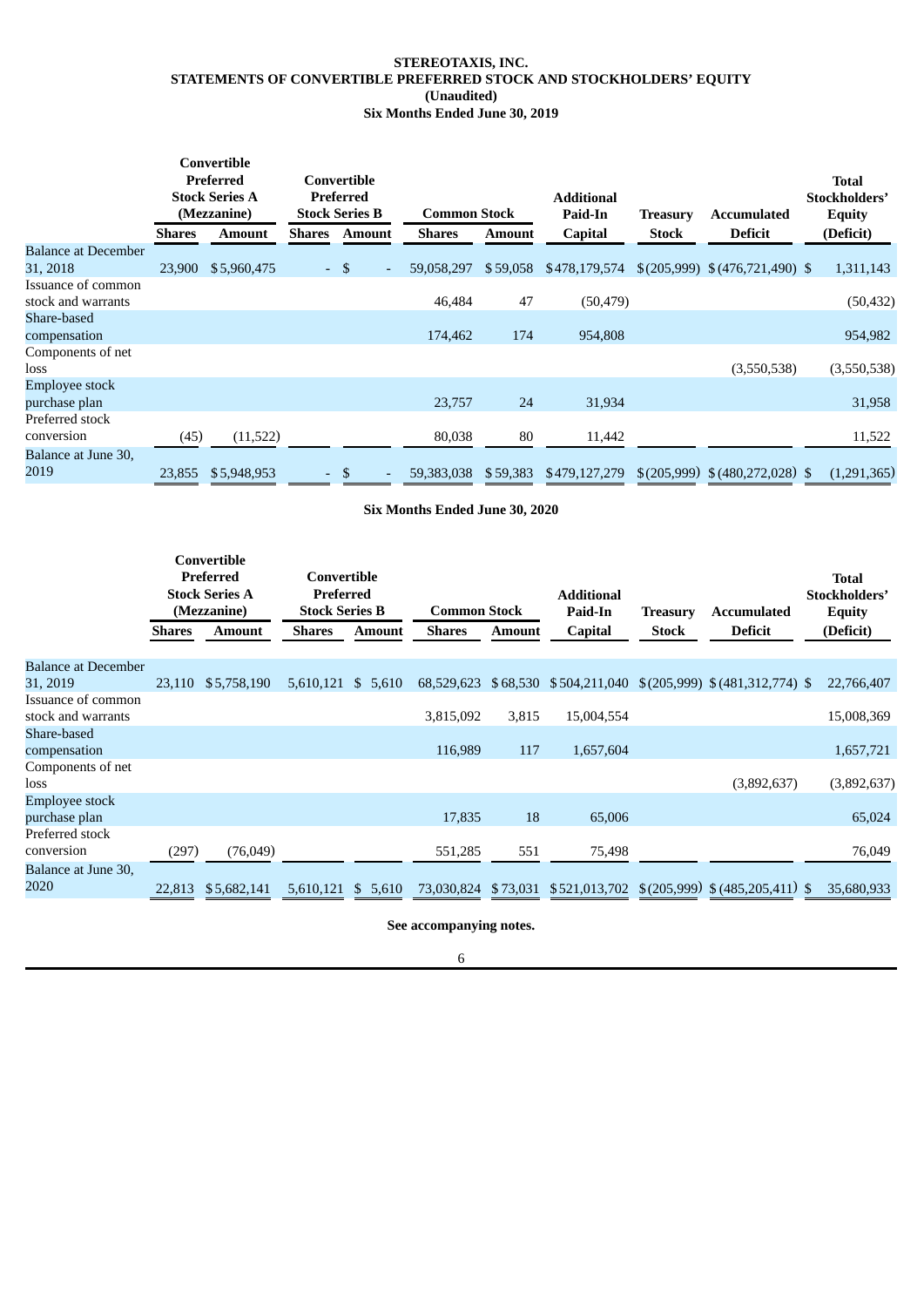# **STEREOTAXIS, INC. STATEMENTS OF CASH FLOWS (Unaudited)**

<span id="page-6-0"></span>

|                                                                         | <b>Six Months Ended June 30,</b> |    |               |  |  |  |  |  |
|-------------------------------------------------------------------------|----------------------------------|----|---------------|--|--|--|--|--|
|                                                                         | 2020                             |    | 2019          |  |  |  |  |  |
| <b>Cash flows from operating activities</b>                             |                                  |    |               |  |  |  |  |  |
| Net loss                                                                | \$<br>(3,892,637)                | S. | (3,550,538)   |  |  |  |  |  |
| Adjustments to reconcile net loss to cash used in operating activities: |                                  |    |               |  |  |  |  |  |
| Depreciation                                                            | 58,300                           |    | 56,032        |  |  |  |  |  |
| Non-cash lease expense                                                  | 1,171,170                        |    | 1,171,171     |  |  |  |  |  |
| Share-based compensation                                                | 1,657,721                        |    | 473,093       |  |  |  |  |  |
| Changes in operating assets and liabilities:                            |                                  |    |               |  |  |  |  |  |
| Accounts receivable                                                     | 2,288,477                        |    | 23,963        |  |  |  |  |  |
| Inventories                                                             | (2,728,548)                      |    | (368, 450)    |  |  |  |  |  |
| Prepaid expenses and other current assets                               | (140, 582)                       |    | 449,292       |  |  |  |  |  |
| Other assets                                                            | (51, 439)                        |    | 30,212        |  |  |  |  |  |
| Accounts payable                                                        | (527, 418)                       |    | (84,311)      |  |  |  |  |  |
| <b>Accrued liabilities</b>                                              | (319, 479)                       |    | 215,436       |  |  |  |  |  |
| Deferred revenue                                                        | 318,654                          |    | 814,073       |  |  |  |  |  |
| Operating lease liability                                               | (1,170,979)                      |    | (1, 145, 340) |  |  |  |  |  |
| Other liabilities                                                       |                                  |    | (380, 514)    |  |  |  |  |  |
| Net cash used in operating activities                                   | (3,336,760)                      |    | (2,295,881)   |  |  |  |  |  |
| <b>Cash flows from investing activities</b>                             |                                  |    |               |  |  |  |  |  |
| Purchase of equipment                                                   | (70, 896)                        |    | (9,833)       |  |  |  |  |  |
| Net cash used in investing activities                                   | (70, 896)                        |    | (9, 833)      |  |  |  |  |  |
| <b>Cash flows from financing activities</b>                             |                                  |    |               |  |  |  |  |  |
| Proceeds from Paycheck Protection Program loan                          | 2,158,310                        |    |               |  |  |  |  |  |
| Proceeds from issuance of stock, net of issuance costs                  | 15,073,393                       |    | (18, 444)     |  |  |  |  |  |
| Net cash provided by (used in) financing activities                     | 17,231,703                       |    | (18, 444)     |  |  |  |  |  |
| Net increase (decrease) in cash and cash equivalents                    | 13,824,047                       |    | (2,324,158)   |  |  |  |  |  |
| Cash and cash equivalents at beginning of period                        | 30,182,115                       |    | 10,796,072    |  |  |  |  |  |
| Cash and cash equivalents at end of period                              | \$<br>44,006,162                 | \$ | 8,471,914     |  |  |  |  |  |
|                                                                         |                                  |    |               |  |  |  |  |  |

**See accompanying notes.**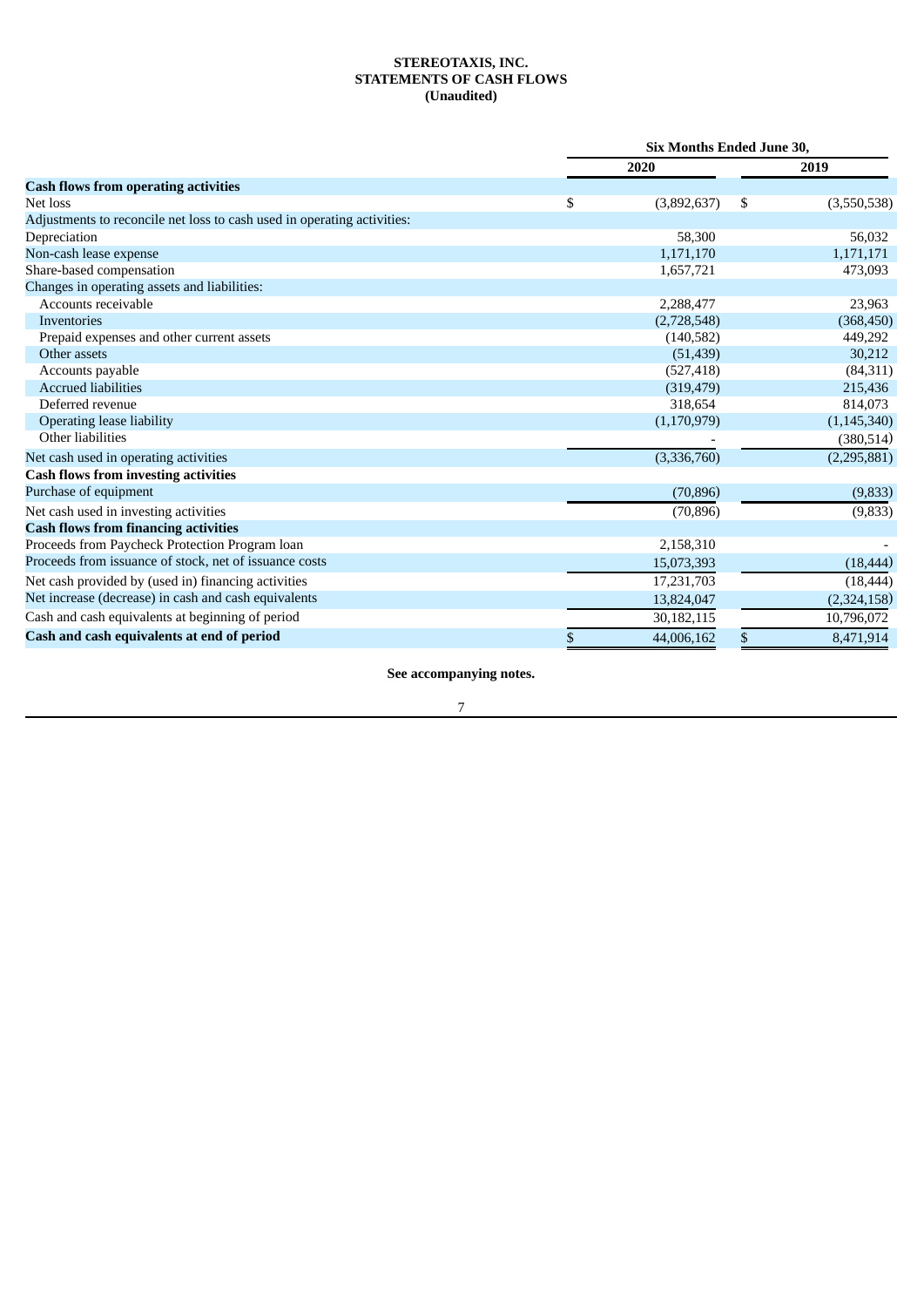# **STEREOTAXIS, INC. NOTES TO FINANCIAL STATEMENTS (Unaudited)**

### <span id="page-7-0"></span>**Notes to Financial Statements**

In this report, "Stereotaxis", the "Company", "Registrant", "we", "us", and "our" refer to Stereotaxis, Inc. and its wholly owned subsidiaries. Genesis  $\text{RMN}^{\circledR}, \text{ Epoch}^{\circledR}, \text{ Niobe}^{\circledR}, \text{ Odyssey}^{\circledR}, \text{ Odyssey Cinema}^{\pi}, \text{ Vdrive}^{\circledR}, \text{ Vdrive Duo}^{\pi \textsf{M}}, \text{ V-Coop}^{\pi \textsf{M}}, \text{ V-Sono}^{\pi \textsf{M}}, \text{ V-CAS Deflect}^{\pi \textsf{M}}, \text{ QuikCAS}^{\pi \textsf{M}} \text{ and } \text{Cov}^{\pi \textsf{M}}.$ Cardiodrive<sup>®</sup> are trademarks of Stereotaxis, Inc. All other trademarks that appear in this report are the property of their respective owners.

# *1. Description of Business*

Stereotaxis designs, manufactures and markets an advanced robotic magnetic navigation system for use in a hospital's interventional surgical suite, or "interventional lab", that we believe revolutionizes the treatment of arrhythmias by enabling enhanced safety, efficiency, and efficacy for catheter-based, or interventional, procedures. Our primary products include the *Genesis RMN* System, the *Niobe* System, the *Odyssey* Solution, and related devices. We also offer to our customers the Stereotaxis Imaging Model S x-ray System.

The *Genesis RMN* and *Niobe* Systems are designed to enable physicians to complete more complex interventional procedures by providing imageguided delivery of catheters through the blood vessels and chambers of the heart to treatment sites. This is achieved using externally applied magnetic fields that govern the motion of the working tip of the catheter, resulting in improved navigation, efficient procedures, and reduced x-ray exposure. As of June 30, 2020, the Company had an installed base of 123 *Niobe* ES Systems.

In addition to the robotic magnetic navigation systems and their components, Stereotaxis also has developed the *Odyssey* Solution, which consolidates lab information enabling physicians to focus on the patient for optimal procedure efficiency. The system also features a remote viewing and recording capability called *Odyssey Cinema*, which is an innovative solution that delivers synchronized content for optimized workflow, advanced care, and improved productivity. This tool includes an archiving capability that allows clinicians to store and replay entire procedures or segments of procedures. This information can be accessed from locations throughout the hospital local area network and over the global *Odyssey* Network providing physicians with a tool for clinical collaboration, remote consultation, and training.

We promote our full suite of products in a typical hospital implementation, subject to regulatory approvals or clearances. This implementation requires a hospital to agree to an upfront capital payment and recurring payments. The upfront capital payment typically includes equipment and installation charges. The recurring payments typically include disposable costs for each procedure, equipment service costs beyond warranty period, and ongoing software updates. In hospitals where our full suite of products has not been implemented, equipment upgrade or expansion can be implemented upon purchasing of the necessary upgrade or expansion.

We have received regulatory clearance, licensing and/or CE Mark approvals necessary for us to market the *Genesis RMN* System in the U.S. and Europe, and we are in the process of obtaining necessary registrations for extending our markets in other countries. The *Niobe* System, *Odyssey* Solution, *Cardiodrive*, and various disposable interventional devices have received regulatory clearance in the U.S., Europe, Canada, China, Japan and various other countries. We have received the regulatory clearance, licensing and/or CE Mark approvals that allow us to market the *Vdrive* and *Vdrive Duo* Systems with the *V-CAS*, *V-Loop* and *V-Sono* devices in the U.S., Canada and Europe. The *V-CAS Deflect* catheter advancement system has been CE Marked for sale in the Europe. Stereotaxis Imaging Model S is CE marked and FDA cleared.

We have strategic relationships with technology leaders and innovators in the global interventional market. Through these strategic relationships we provide compatibility between our robotic magnetic navigation system and digital imaging and 3D catheter location sensing technology, as well as disposable interventional devices. The maintenance of these strategic relationships, or the establishment of equivalent alternatives, is critical to our commercialization efforts. There are no guarantees that any existing strategic relationships will continue and efforts are ongoing to ensure the availability of integrated next generation systems and/or equivalent alternatives. We cannot provide assurance as to the timeline of the ongoing availability of such compatible systems or our ability to obtain equivalent alternatives on competitive terms or at all.

# *2. Summary of Significant Accounting Policies*

# *Basis of Presentation*

The accompanying unaudited financial statements of Stereotaxis, Inc. have been prepared in accordance with U.S. generally accepted accounting principles ("GAAP") for interim financial information and the instructions to Form 10-Q. Accordingly, they do not include all the disclosures required by GAAP for complete financial statements. In the opinion of management, they include all adjustments, consisting only of normal recurring adjustments, necessary for a fair presentation of the results for the interim periods presented. Operating results for the six month period ended June 30, 2020 are not necessarily indicative of the results that may be expected for the year ending December 31, 2020 or for future operating periods.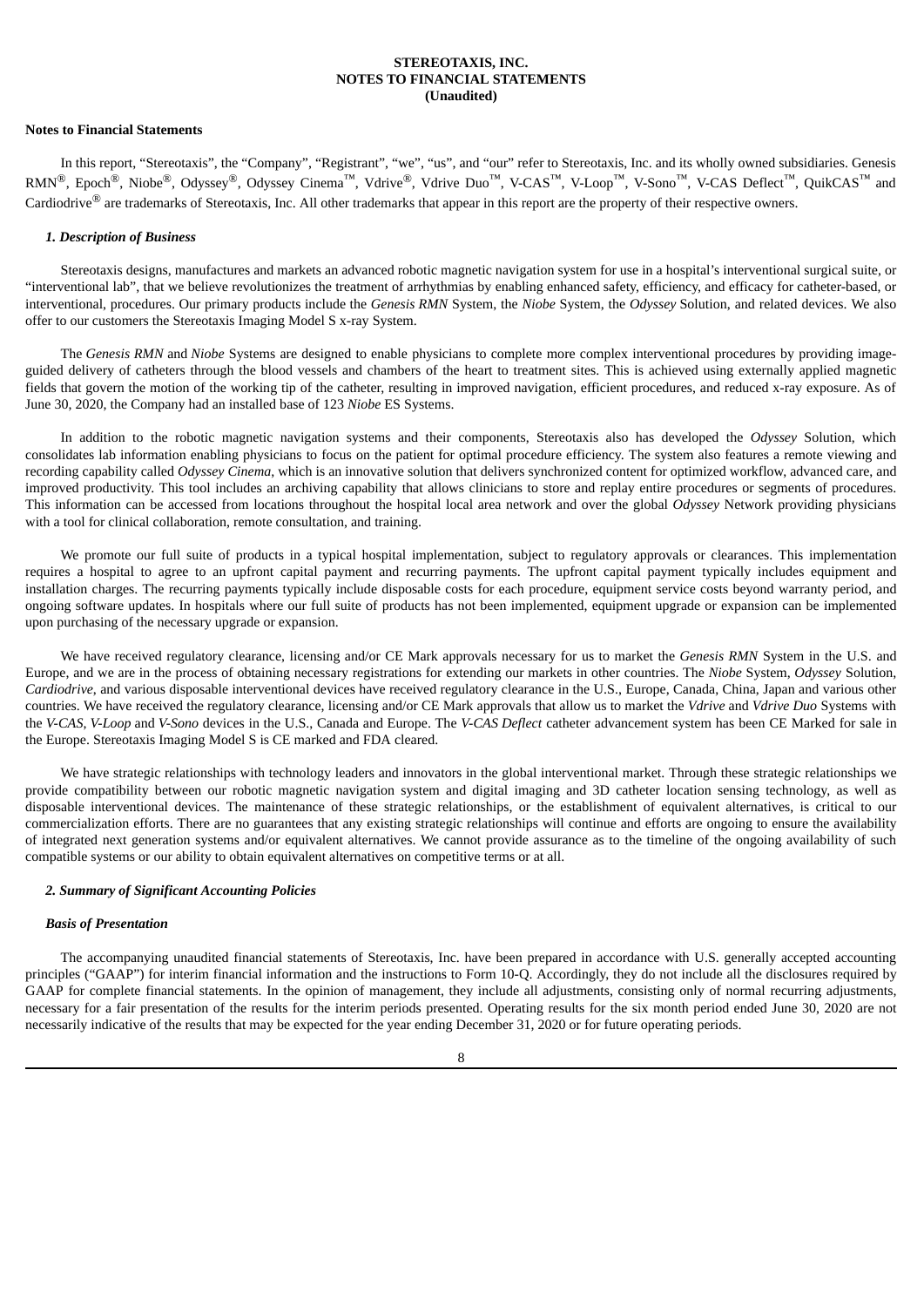These interim financial statements and the related notes should be read in conjunction with the annual financial statements and notes included in the Company's Annual Report on Form 10-K for the year ended December 31, 2019 as filed with the Securities and Exchange Commission (SEC) on March 16, 2020.

# *Risks and Uncertainties*

The novel coronavirus COVID-19 ("COVID-19") pandemic has resulted, and is likely to continue to result, in significant disruptions to the economy, as well as business and capital markets around the world. The full extent of the impact of the COVID-19 pandemic on our business, results of operations and financial condition will depend on numerous evolving factors that we may not be able to accurately predict.

As a result of the COVID-19 outbreak, we have experienced business disruptions, including travel restrictions on us and our third-party distributors, which have negatively affected our complex sales, marketing, installation, distribution and service network relating to our products and services. The COVID-19 pandemic may continue to negatively affect demand for both our systems and our disposable products by limiting the ability of our sales personnel to maintain their customary contacts with customers as governmental authorities institute prolonged quarantines, travel restrictions, and shelterin-place orders, or as our customers impose limitations on contacts and in-person meetings that go beyond those imposed by governmental authorities.

In addition, many of our hospital customers, for whom the purchase of our system involves a significant capital purchase which may be part of a larger construction project at the customer site (typically the construction of a new building), may themselves be under economic pressures. This may cause delays or cancellations of current purchase orders and other commitments, and may exacerbate the long and variable sales and installation cycles for our robotic systems products. We may also experience significant reductions in demand for our disposable products as our healthcare customers (physicians and hospitals) continue to re-prioritize the treatment of patients and divert resources away from non-coronavirus areas, which we anticipate will lead to the performance of fewer procedures in which our disposable products are used. In addition, patients may consider foregoing or deferring procedures utilizing our products, even if physicians and hospitals are willing to perform them, which could also reduce demand for, and sales of, our disposable products.

As of the date of the filing of this Quarterly Report on Form 10-Q, we believe our manufacturing operations and supply chains have been minimally interrupted, but we cannot guarantee that they will not be interrupted more severely in the future. If our manufacturing operations or supply chains are materially interrupted, it may not be possible for us to timely manufacture relevant products at required levels, or at all. A material reduction or interruption to any of our manufacturing processes would have a material adverse effect on our business, operating results, and financial condition.

As governmental authorities around the world continue to institute prolonged mandatory closures, social distancing protocols and shelter-in-place orders, or as private parties on whom we rely to operate our business put in place their own protocols that go beyond those instituted by relevant governmental authorities, our ability to adequately staff and maintain our operations or further our product development could be negatively impacted.

Any continued disruption to the capital markets could negatively impact our ability to raise capital. If the capital markets continue to be disrupted for an extended period of time and we need to raise additional capital, such capital may not be available on acceptable terms, or at all. Continued disruptions to the capital markets and other financing sources could also negatively impact our hospital customers' ability to raise capital or otherwise obtain financing to fund their operations and capital projects. Such could result in delayed spending on current projects, a longer sales cycle for new projects where a large capital commitment is required, and decreased demand for our disposable products as well as an increased risk of customer defaults or delays in payments for our systems installation, service contracts and disposable products.

We continue to evaluate and take actions to reduce costs and spending across our organization. We will continue to actively monitor the situation and may take further actions that alter our business operations as may be required by federal, state, or local governmental authorities that may be implemented by our vendors, supplier or customers, or that we determine are in the best interests of our employees, customers, suppliers and shareholders.

#### *Financial Instruments*

Financial instruments consist of cash and cash equivalents, accounts receivable, accounts payable, and debt. The carrying value of such amounts reported at the applicable balance sheet dates approximates fair value.

The Company measures certain financial assets and liabilities at fair value on a recurring basis. General accounting principles for fair value measurement established a fair value hierarchy that prioritizes the inputs to valuation techniques used to measure fair value. The hierarchy gives the highest priority to unadjusted quoted prices in active markets for identical assets and liabilities ("Level 1") and the lowest priority to unobservable inputs ("Level 3"). As of June 30, 2020 and December 31, 2019, the Company did not have any financial assets or liabilities valued at fair value on a recurring basis.

# *Revenue and Costs of Revenue*

The Company accounts for revenue in accordance with Accounting Standards Codification Topic 606 ("ASC 606"), *Revenue from Contracts with Customers*.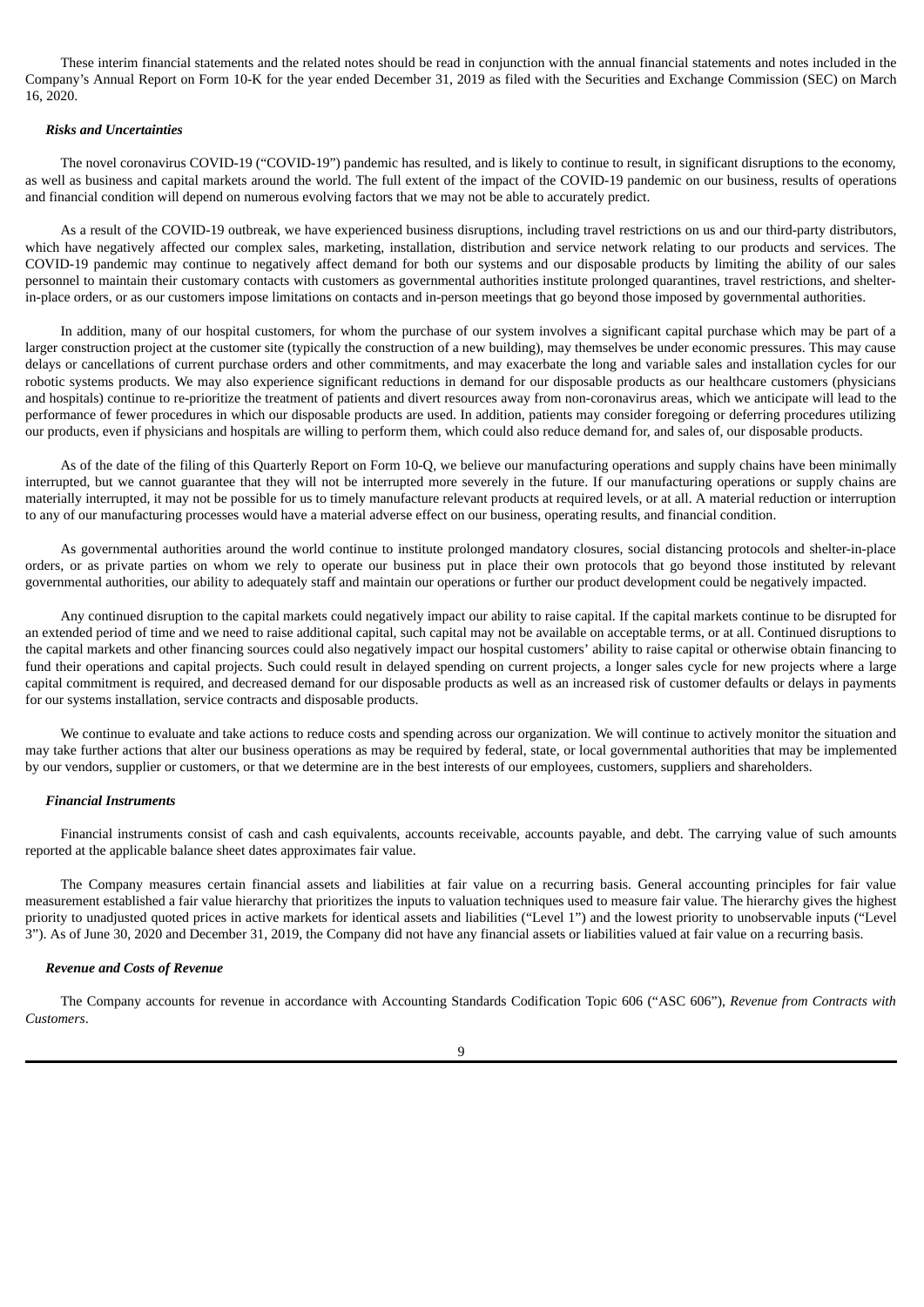We generate revenue from initial capital sales of systems as well as recurring revenue from the sale of our proprietary disposable devices, from royalties paid to the Company on the sale by Biosense Webster of co-developed catheters, and from other recurring revenue including ongoing software updates and service contracts.

We account for a contract with a customer when there is a legally enforceable contract between the Company and the customer, the rights of the parties are identified, the contract has commercial substance, and collectability of the contract consideration is probable. We record our revenue based on consideration specified in the contract with each customer, net of any taxes collected from customers that are remitted to government authorities.

For contracts containing multiple products and services, the Company accounts for individual products and services as separate performance obligations if they are distinct, which is if a product or service is separately identifiable from other items in the bundled package, and if a customer can benefit from it on its own or with other resources that are readily available to the customer. The Company recognizes revenues as the performance obligations are satisfied by transferring control of the product or service to a customer.

For arrangements with multiple performance obligations, revenue is allocated to each performance obligation based on its relative standalone selling price. Standalone selling prices are based on observable prices at which the Company separately sells the products or services. If a standalone selling price is not directly observable, then the Company estimates the standalone selling price considering market conditions and entity-specific factors including, but not limited to, features and functionality of the products and services and market conditions. The Company regularly reviews standalone selling prices and updates these estimates as necessary.

### Systems:

Contracts related to the sale of systems typically contain separate obligations for the delivery of system(s), installation and an implied obligation to provide software enhancements if and when available for one year following installation. Revenue is recognized when the Company transfers control to the customer, which is generally at the point when acceptance occurs that indicates customer acknowledgment of delivery or installation, depending on the terms of the arrangement. Revenue from the implied obligation to deliver software enhancements if and when available is recognized ratably over the first year following installation of the system as the customer receives the right to software updates throughout the period and is included in Other Recurring Revenue. The Company's system contracts generally do not provide a right of return. Systems are generally covered by a one-year assurance type warranty; warranty costs were not material for the periods presented. Revenue from systems delivery and installation represented less than 1% for the six months ended June 30, 2020 and 2019.

#### Disposables:

Revenue from sales of disposable products is recognized when control is transferred to the customers, which generally occurs at the time of shipment, but can also occur at the time of delivery depending on the customer arrangement. Disposable products are covered by an assurance type warranty that provides for the return of defective products. Warranty costs were not material for the periods presented. Disposable revenue represented 31% and 36% of revenue for the six months ended June 30, 2020 and 2019, respectively.

### Royalty:

The Company is entitled to royalty payments from Biosense Webster, payable quarterly based on net revenues from sales of the co-developed catheters. Royalty revenue from the co-developed catheters represented 9% and 10% of revenue for the six months ended June 30, 2020 and 2019, respectively.

# Other Recurring Revenue:

Other recurring revenue includes revenue from product maintenance plans, other post warranty maintenance, and the implied obligation to provide software enhancements if and when available for one year following installation. Revenue from services and software enhancements is deferred and amortized over the service or update period, which is typically one year. Revenue related to services performed on a time-and-materials basis is recognized when performed. Other recurring revenue represented 56% and 50% of revenue for the six months ended June 30, 2020 and 2019, respectively.

#### Sublease Revenue:

The adoption of new lease accounting guidance as of January 1, 2019 required the Company to record sublease income as revenue beginning in 2019. Sublease revenue represented 4% of revenue for the six months ended June 30, 2020 and 2019.

|                                      | <b>Three Months Ended June 30</b> |                          |            | Six Months Ended June 30, |            |  |  |
|--------------------------------------|-----------------------------------|--------------------------|------------|---------------------------|------------|--|--|
|                                      | 2020                              | 2019                     | 2020       |                           | 2019       |  |  |
| <b>Systems</b>                       | 12.769                            | $\overline{\phantom{0}}$ | 12.769     | Φ                         | 58,051     |  |  |
| Disposables, service and accessories | 5,086,156                         | 6,546,115                | 10,595,867 |                           | 13,256,873 |  |  |
| Sublease                             | 246,530                           | 251,996                  | 493,060    |                           | 493,061    |  |  |
| Total revenue                        | 5.345.455                         | 6.798.111                | 11,101,696 |                           | 13,807,985 |  |  |
|                                      | $\sim$                            |                          |            |                           |            |  |  |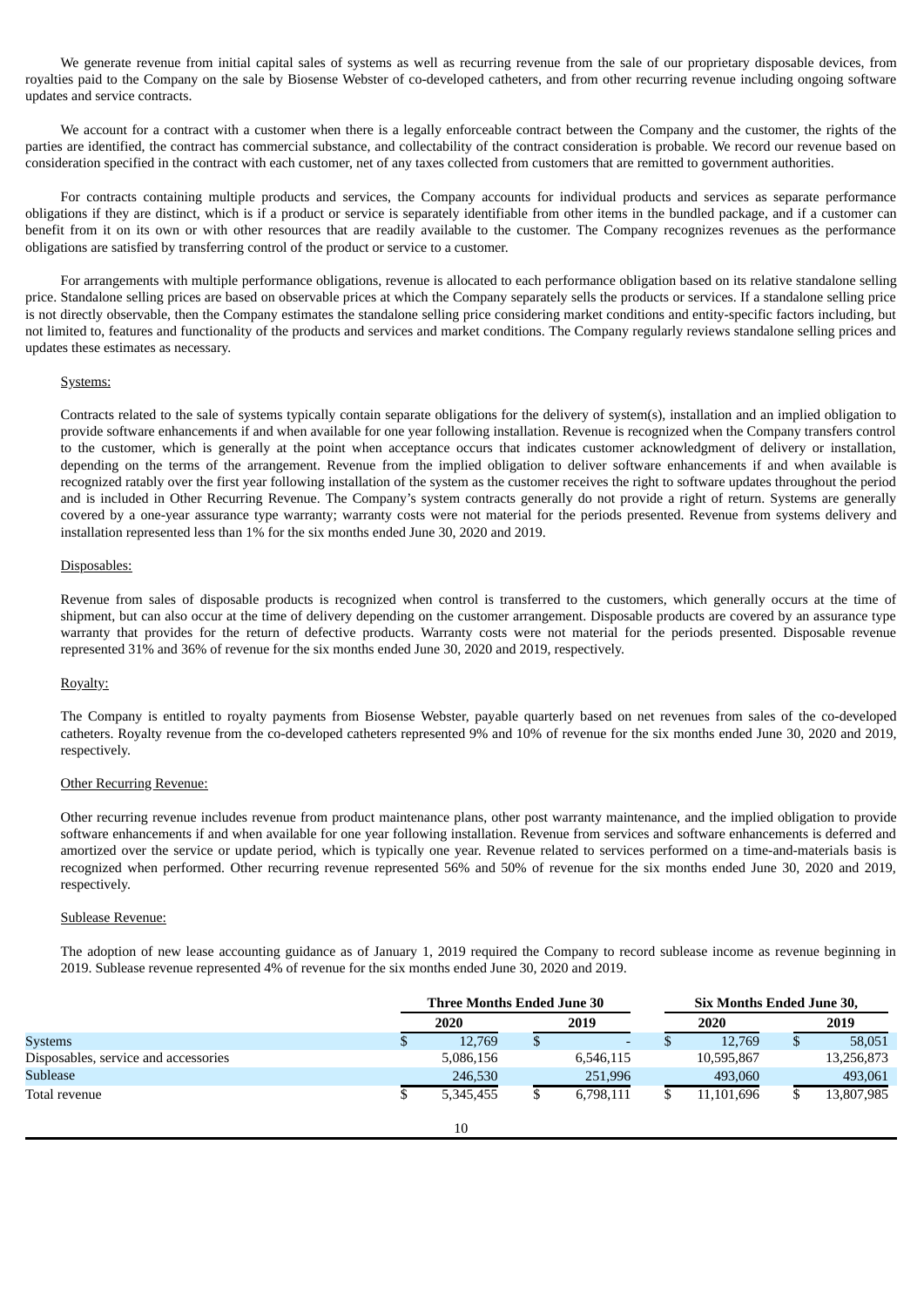Transaction price allocated to remaining performance obligations relates to amounts allocated to products and services for which the revenue has not yet been recognized. A significant portion of this amount relates to the Company's systems contracts and obligations that will be recognized as revenue in future periods. These obligations are generally satisfied within two years after contract inception but may occasionally extend longer. Transaction price representing revenue to be earned on remaining performance obligations on system contracts was approximately \$4.2 million as of June 30, 2020. Performance obligations arising from contracts for disposables, royalty and service are generally expected to be satisfied within one year after entering into the contract.

The following information summarizes the Company's contract assets and liabilities:

|                                        | <b>June 30, 2020</b> | <b>December 31, 2019</b> |
|----------------------------------------|----------------------|--------------------------|
| Contract Assets - Unbilled Receivables | 244,304              | 168,445                  |
|                                        |                      |                          |
| Customer deposits                      | 597,000              |                          |
| Product shipped, revenue deferred      | 645,200              | 674.324                  |
| Deferred service and license fees      | 4,723,167            | 4,972,389                |
| Total deferred revenue                 | 5,965,367            | 5,646,713                |
| Less: Long-term deferred revenue       | (508, 772)           | (554, 258)               |
| Total current deferred revenue         | 5,456,595            | 5,092,455                |

The Company invoices its customers based on the billing schedules in its sales arrangements. Contract assets primarily represent the difference between the revenue that was earned but not billed on service contracts and revenue from system contracts that was recognized based on the relative selling price of the related performance obligations and the contractual billing terms in the arrangements. Deferred revenue is primarily related to service contracts, for which the service fees are billed up-front, generally quarterly or annually, and for amounts billed in advance for system contracts for which some performance obligations remain outstanding. For service contracts, the associated deferred revenue is generally recognized ratably over the service period. For system contracts, the associated deferred revenue is recognized when the remaining performance obligations are satisfied. The Company did not have any impairment losses on its contract assets for the periods presented.

Revenue recognized for the six months ended June 30, 2020 and 2019, that was included in the deferred revenue balance at the beginning of each reporting period was \$4.0 million and \$4.3 million respectively.

# *Assets Recognized from the Costs to Obtain a Contract with a Customer*

The Company has determined that sales incentive programs for the Company's sales team meet the requirements to be capitalized as the Company expects to generate future economic benefits from the related revenue generating contracts after the initial capital sales transaction. The costs capitalized as contract acquisition costs included in prepaid expenses and other assets in the Company's balance sheet were \$0.3 million as of June 30, 2020 and December 31, 2019. The Company did not incur any impairment losses during any of the periods presented.

Costs of systems revenue include direct product costs, installation labor and other costs, estimated warranty costs, and initial training and product maintenance costs. These costs are recorded at the time of sale. Costs of disposable revenue include direct product costs and estimated warranty costs and are recorded at the time of sale. Cost of revenue from services and license fees are recorded when incurred.

#### *Share-Based Compensation*

The Company accounts for its grants of stock options, stock appreciation rights, restricted shares, and restricted stock units and for its employee stock purchase plan in accordance with the provisions of general accounting principles for share-based payments. These accounting principles require the determination of the fair value of the share-based compensation at the grant date and the recognition of the related expense over the period in which the share-based compensation vests.

The Company utilizes the Black-Scholes valuation model to determine the fair value of stock options and stock appreciation rights at the date of grant. The resulting compensation expense is recognized over the requisite service period, which is generally four years. Restricted shares and units granted to employees are valued at the fair market value at the date of grant. The Company amortizes the fair market value to expense over the service period. If the shares are subject to performance objectives, the resulting compensation expense is amortized over the anticipated vesting period and is subject to adjustment based on the actual achievement of objectives.

#### *Net Earnings (Loss) per Common Share*

Basic earnings (loss) per common share is computed by dividing the net earnings (loss) for the period by the weighted average number of common shares outstanding during the period. In periods where there is net income, we apply the two-class method to calculate basic and diluted net income (loss) per share of common stock, as our Convertible Preferred Stock is a participating security. The two-class method is an earnings allocation formula that treats a participating security as having rights to earnings that otherwise would have been available to common stockholders. In periods where there is a net loss, the two-class method of computing earnings per share does not apply as our Convertible Preferred Stock does not contractually participate in our losses. We compute diluted net income (loss) per common share using net income (loss) as the "control number" in determining whether potential common shares are dilutive, after giving consideration to all potentially dilutive common shares, including stock options, warrants, unvested restricted stock units outstanding during the period and potential issuance of stock upon the conversion of our Convertible Preferred Stock issued and outstanding during the period, except where the effect of such securities would be antidilutive.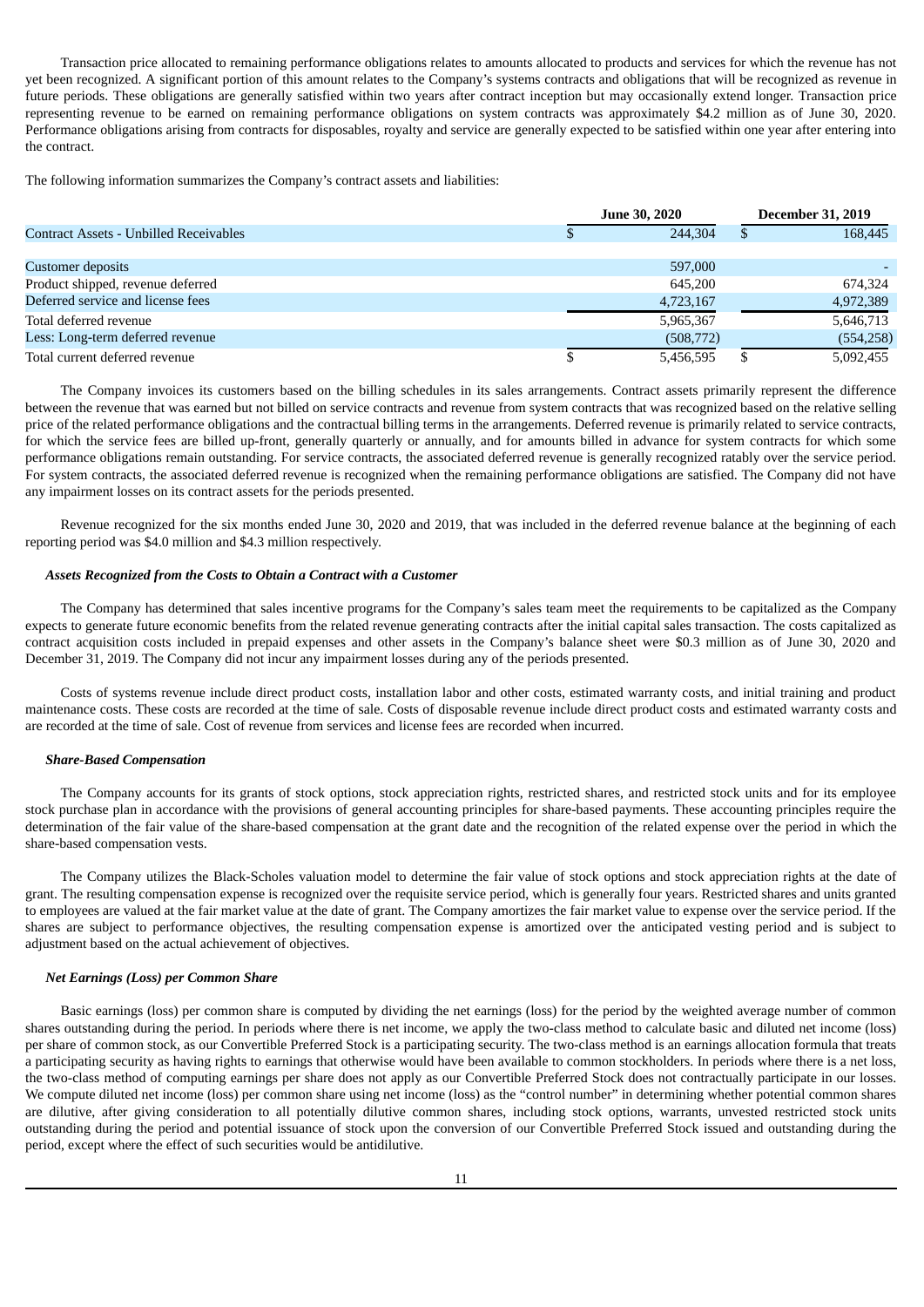The following table sets forth the computation of basic and diluted EPS:

|                                                           | Three Months Ended June 30, |   | <b>Six Months Ended June 30,</b> |               |             |   |             |
|-----------------------------------------------------------|-----------------------------|---|----------------------------------|---------------|-------------|---|-------------|
|                                                           | 2020                        |   | 2019                             |               | 2020        |   | 2019        |
| Net loss                                                  | (1,921,106)                 |   | (1,427,718)                      |               | (3,892,637) | S | (3,550,538) |
| Cumulative dividend on convertible preferred stock        | (342, 126)                  |   | (357, 194)                       |               | (685, 849)  |   | (710, 704)  |
| Net loss attributable to common stockholders              | (2,263,232)                 |   | (1,784,912)                      |               | (4,578,486) |   | (4,261,242) |
| Weighted average number of common shares and equivalents: | 71,628,762                  |   | 60,052,673                       |               | 70.749.401  |   | 59,936,606  |
| <b>Basic EPS</b>                                          | (0.03)                      | S | (0.03)                           | -S            | (0.06)      | S | (0.07)      |
| <b>Diluted EPS</b>                                        | (0.03)                      | S | (0.03)                           | <sup>\$</sup> | (0.06)      |   | (0.07)      |

The Company did not include any portion of unearned restricted shares, outstanding options, stock appreciation rights, warrants or convertible preferred stock in the calculation of diluted loss per common share because all such securities are anti-dilutive for all periods presented. The application of the two-class method of computing earnings per share under general accounting principles for participating securities is not applicable during these periods because those securities do not contractually participate in its losses.

As of June 30, 2020, the Company had 2,536,900 shares of common stock issuable upon the exercise of outstanding options and stock appreciation rights at a weighted average exercise price of \$2.87 per share, 15,385 shares of common stock issuable upon the exercise of outstanding warrants at a weighted average exercise price of \$0.70 per share, 43,000,941 shares of common stock issuable upon the conversion of Series A Convertible Preferred Stock and accumulated dividends, 5,610,121 shares of common stock issuable upon the conversion of Series B Convertible Preferred Stock, and 933,473 shares of unvested restricted share units.

### *Recently Issued Accounting Pronouncements*

In December 2019, the FASB issued ASU 2019-12, "Income Taxes (Topic 740): Simplifying the Accounting for Income Taxes" as part of its effort to reduce the complexity of accounting standards. The ASU is effective for fiscal years beginning after December 15, 2020. The Company does not expect that the adoption of this new guidance will have a material impact on the Company's financial results.

In June 2016, the FASB issued ASU 2016-13, "Financial Instruments-Credit Losses (Topic 326), Measurement of Credit Losses on Financial Instruments" and also issued subsequent amendments to the initial guidance under ASU 2018-19, ASU 2019-04 and ASU 2019-05. The standard modifies the measurement approach for credit losses on financial instruments, including trade receivables, from an incurred loss method to a current expected credit loss method, otherwise known as "CECL." The standard requires the measurement of expected credit losses to be based on relevant information, including historical experience, current conditions and a forecast that is supportable. The standard is effective for fiscal years beginning after December 15, 2022, including interim periods within those fiscal years; early adoption is permitted. The standard must be adopted by applying a cumulative adjustment to retained earnings. The Company anticipates adopting the standard in the first quarter of 2023, although it does not expect a significant impact to the Company's financial results.

# *3. Inventories*

Inventories consist of the following:

|                          |  | <b>June 30, 2020</b> | <b>December 31, 2019</b> |
|--------------------------|--|----------------------|--------------------------|
| Raw materials            |  | 4,938,417            | 3,063,532                |
| Work in process          |  | 563,838              | 515,262                  |
| Finished goods           |  | 2,988,008            | 2,164,187                |
| Reserve for obsolescence |  | (3,914,185)          | (3,895,451)              |
| Total inventory          |  | 4.576.078            | 1,847,530                |
|                          |  |                      |                          |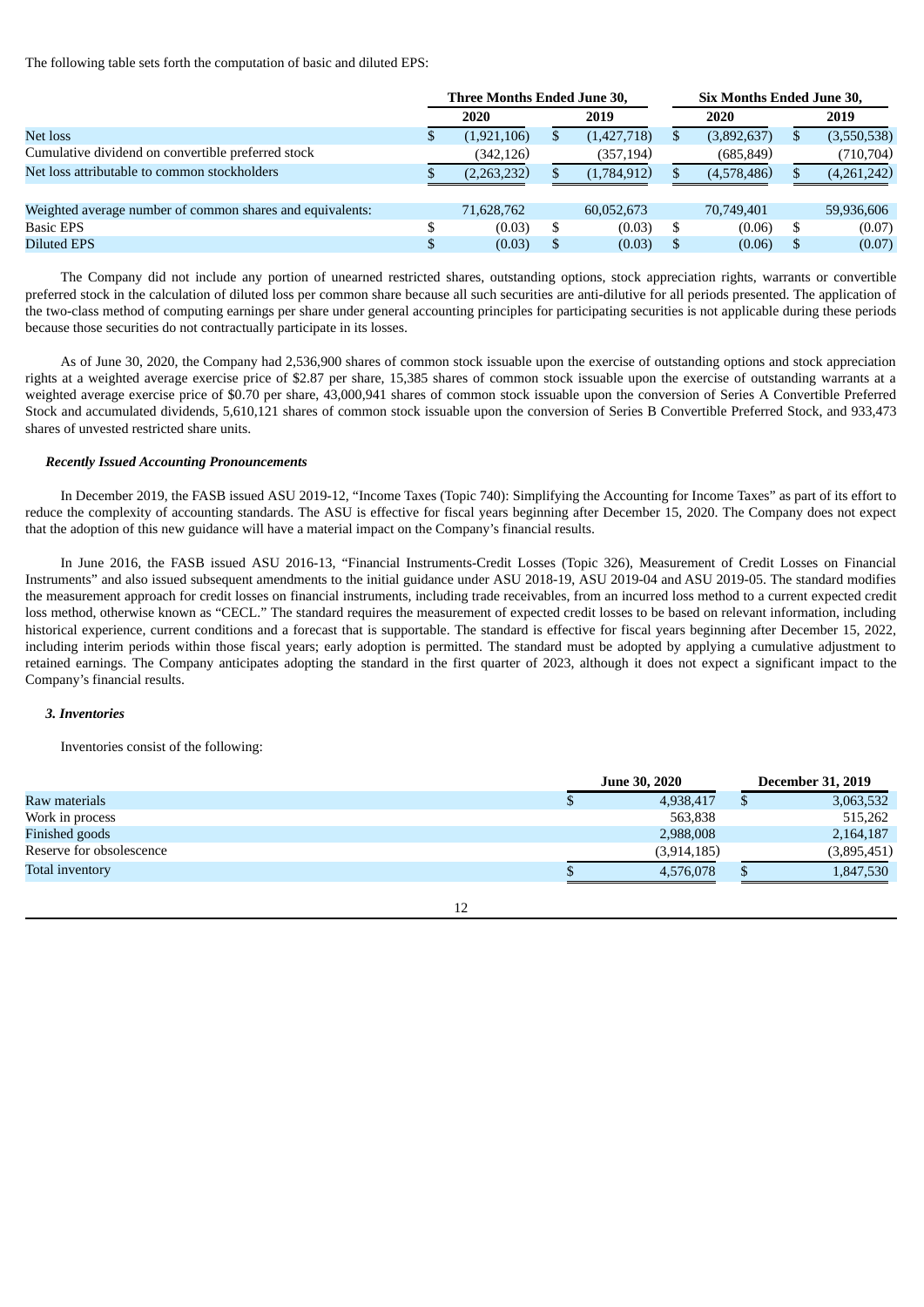# *4. Prepaid Expenses and Other Assets*

Prepaid expenses and other assets consist of the following:

|                                                    |  | <b>June 30, 2020</b> | <b>December 31, 2019</b> |
|----------------------------------------------------|--|----------------------|--------------------------|
| Prepaid expenses                                   |  | 831,103              | 640,252                  |
| Prepaid commissions                                |  | 294,518              | 336,594                  |
| <b>Deposits</b>                                    |  | 665,308              | 712,179                  |
| Other assets                                       |  | 90,117               |                          |
| Total prepaid expenses and other assets            |  | 1,881,046            | 1,689,025                |
| Less: Noncurrent prepaid expenses and other assets |  | (269, 542)           | (218, 103)               |
| Total current prepaid expenses and other assets    |  | 1,611,504            | 1,470,922                |

# *5. Property and Equipment*

|                                |  | <b>June 30, 2020</b> |             |  | <b>December 31, 2019</b> |  |           |
|--------------------------------|--|----------------------|-------------|--|--------------------------|--|-----------|
| Equipment                      |  |                      | 6,556,769   |  | 6,485,873                |  |           |
| Leasehold improvements         |  | 2,338,441            |             |  |                          |  | 2,338,441 |
|                                |  |                      | 8,895,210   |  | 8,824,314                |  |           |
| Less: Accumulated depreciation |  |                      | (8,632,171) |  | (8,573,871)              |  |           |
| Net property and equipment     |  |                      | 263,039     |  | 250,443                  |  |           |

#### *6. Leases*

A lease is defined as a contract, or part of a contract, that conveys the right to control the use of identified property, plant or equipment for a period of time in exchange for consideration. On January 1, 2019, the Company adopted ASU No. 2016-02 *"Leases" (Topic 842)* and all subsequent ASUs that modified Topic 842. The Company determines if an arrangement contains a lease at inception. For the Company, Accounting Standards Codification ("ASC 842") primarily affected the accounting treatment for operating lease agreements in which the Company is the lessee.

The Company leases its facilities under operating leases, which were previously not recognized on the Company's balance sheets. With the adoption of ASC 842, operating lease agreements are required to be recognized on the balance sheet as a right-of-use ("ROU") asset and a corresponding lease liability. These leases do not have significant rent escalation holidays, concessions, leasehold improvement incentives, or other build-out clauses. Further, the leases do not contain contingent rent provisions. Many of our leases include both lease (i.e., fixed payments including rent, taxes, and insurance costs) and non-lease components (i.e., common-area or other maintenance costs) which are accounted for as a single lease component as we have elected the practical expedient to group lease and non-lease components for all leases. A portion of our principal executive office is subleased to a third party through 2021. The sublease does not have significant rent escalation holidays, concessions, leasehold improvement incentives, or other build-out clauses. In addition, the sublease does not contain contingent rent provisions nor are there options to extend or terminate the sublease.

The Company's lease agreements often include one or more options to renew at the Company's discretion. If at lease inception, the Company considers the exercising of a renewal option to be reasonably certain, the Company will include the extended term in the calculation of the ROU asset and lease liability. The Company elected not to include short-term leases (i.e. leases with initial terms of twelve months or less) on the balance sheet.

The calculated amounts of the ROU assets and lease liabilities are impacted by the length of the lease term and the discount rate used to calculate the present value of the minimum lease payments. ASC 842 requires the use of the discount rate implicit in the lease whenever this rate is readily determinable. As this rate is rarely determinable, the Company utilizes its incremental borrowing rate at lease inception. At June 30, 2020, the weighted average discount rate for operating leases was 9.0% and the weighted average remaining lease term for operating lease term is 1.5 years.

The following table represents lease costs and other lease information.

|                                       | Three Months Ended June 30, |    |           |   | Six Months Ended June 30, |   |           |
|---------------------------------------|-----------------------------|----|-----------|---|---------------------------|---|-----------|
|                                       | 2020                        |    | 2019      |   | 2020                      |   | 2019      |
| Operating lease cost                  | 585,584                     |    | 585,585   |   | 1,171,170                 |   | 1,171,171 |
| Short-term lease cost                 | 19,304                      |    | 18,831    |   | 34,774                    |   | 38,639    |
| Sublease income                       | (246, 530)                  |    | (251,996) |   | (493,060)                 |   | (493,061) |
| Total lease cost                      | 358,358                     |    | 352,420   |   | 712.884                   |   | 716,749   |
|                                       |                             |    |           |   |                           |   |           |
| Cash paid within operating cash flows | 588,897                     | \$ | 612.224   | S | 1.225.247                 | S | 1,227,490 |
|                                       | 13                          |    |           |   |                           |   |           |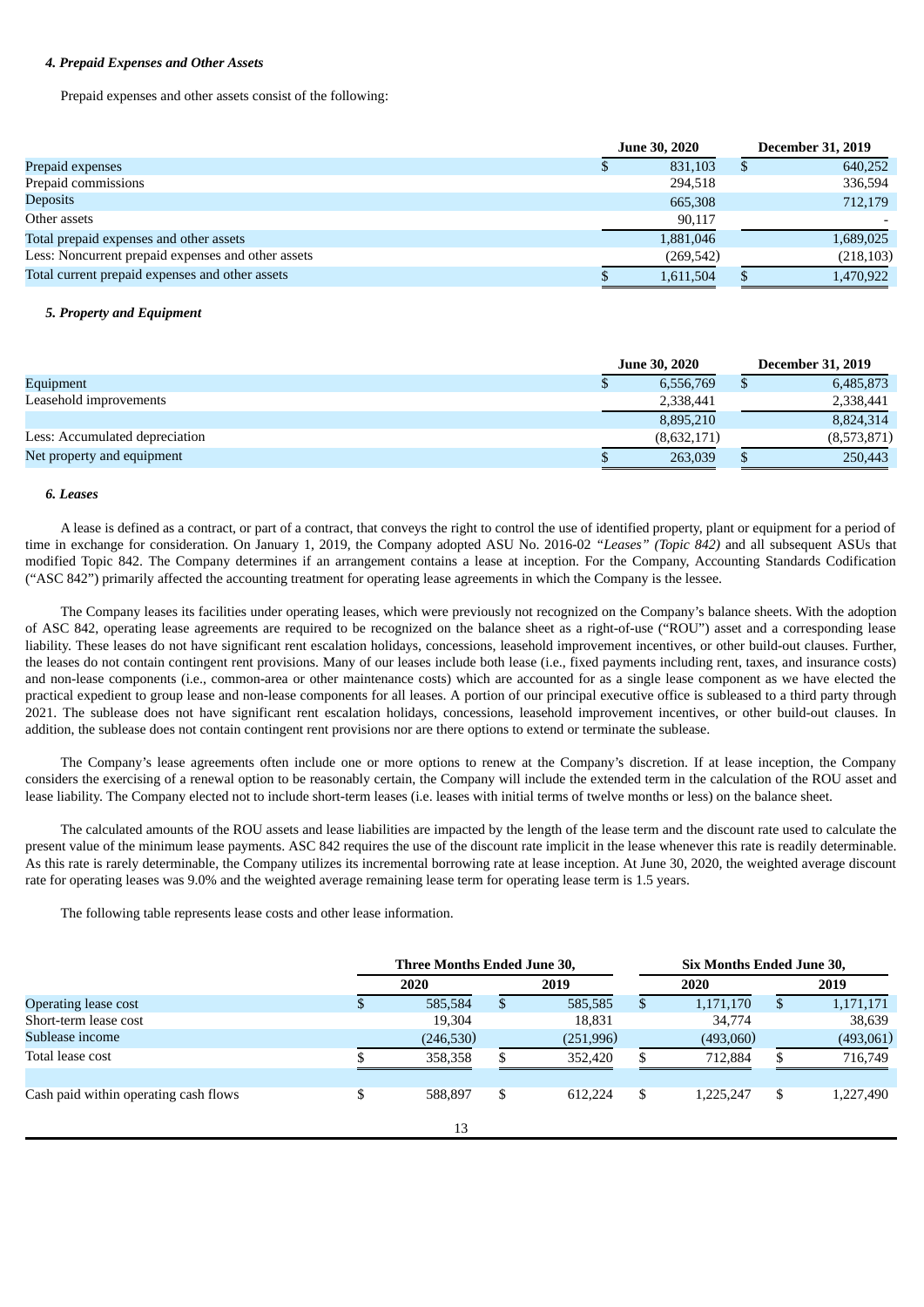The initial recognition of the right of use assets in 2019 was \$6.2 million. Variable lease costs consist primarily of taxes, insurance, and common area or other maintenance costs for our leased facilities and equipment which are paid based on actual costs incurred.

Future minimum payments for operating leases with initial or remaining terms of one year or more as of June 30, 2020, excluding sublease income, were as follows:

|                                    |    | <b>June 30, 2020</b> |
|------------------------------------|----|----------------------|
| 2020                               | ۰D | 1,168,947            |
| 2021                               |    | 2,382,661            |
| Total lease payments               |    | 3,551,608            |
| Less: Interest                     |    | (216,972)            |
| Present value of lease liabilities |    | 3,334,636            |

The undiscounted future cash flows to be received under the sublease are \$0.5 million in 2020 and \$1.0 million in 2021.

### *7. Accrued Liabilities*

Accrued liabilities consist of the following:

|                                       | <b>June 30, 2020</b> |            | <b>December 31, 2019</b> |
|---------------------------------------|----------------------|------------|--------------------------|
| Accrued salaries, bonus, and benefits |                      | 1,311,427  | 1,421,150                |
| Accrued licenses and maintenance fees |                      | 483,879    | 483,879                  |
| Accrued warranties                    |                      | 127,705    | 141,697                  |
| Accrued taxes                         |                      | 200.041    | 206,232                  |
| Accrued professional services         |                      | 206,903    | 383,342                  |
| Other                                 |                      | 327,187    | 340,321                  |
| Total accrued liabilities             |                      | 2,657,142  | 2,976,621                |
| Less: Long term accrued liabilities   |                      | (255, 517) | (255, 517)               |
| Total current accrued liabilities     |                      | 2,401,625  | 2.721.104                |

# *8. Debt and Credit Facilities*

The Company had a working capital line of credit with its primary lender, Silicon Valley Bank that matured on June 30, 2020.

The Coronavirus Aid, Relief, and Economic Security Act ("CARES Act") was enacted on March 27, 2020 in the United States. Among the provisions contained in the CARES Act is the creation of the Paycheck Protection Program that provides for Small Business Administration ("SBA") Section 7(a) loans for qualified small businesses. The loan can be forgiven as long as the funds are used for payroll related expenses as well as rent and utilities paid during the twenty four week period from the date of the loan along with maintaining certain headcount levels. On April 10, 2020, the Company was informed by its lender, Midwest BankCentre (the "Bank"), that the Bank received approval from the SBA to fund the Company's request for a loan under the SBA's Paycheck Protection Program ("PPP Loan"). Per the terms of the PPP Loan, the Company received total proceeds of \$2,158,310 from the Bank on April 20, 2020. In accordance with the loan forgiveness requirements of the CARES Act, the Company intends to use the proceeds from the PPP Loan primarily for payroll costs, rent and utilities. The Company anticipates that the loan will be substantially forgiven. To the extent it is not forgiven, the Company would be required to repay that portion at an interest rate of 1% per annum, beginning November 2020 with a final installment in April 2022.

In accordance with general accounting principles for fair value measurement, the Company's debt was measured at fair value (Level 2) as of June 30, 2020. As of June 30, 2020 the fair value of the debt approximated the carrying value of the debt.

# *9. Convertible Preferred Stock and Stockholders' Equity*

The holders of common stock are entitled to one vote for each share held and to receive dividends whenever funds are legally available and when declared by the Board of Directors subject to the rights of holders of all classes of stock having priority rights as dividends and the conditions of the revolving line of credit agreement. No dividends have been declared or paid as of June 30, 2020.

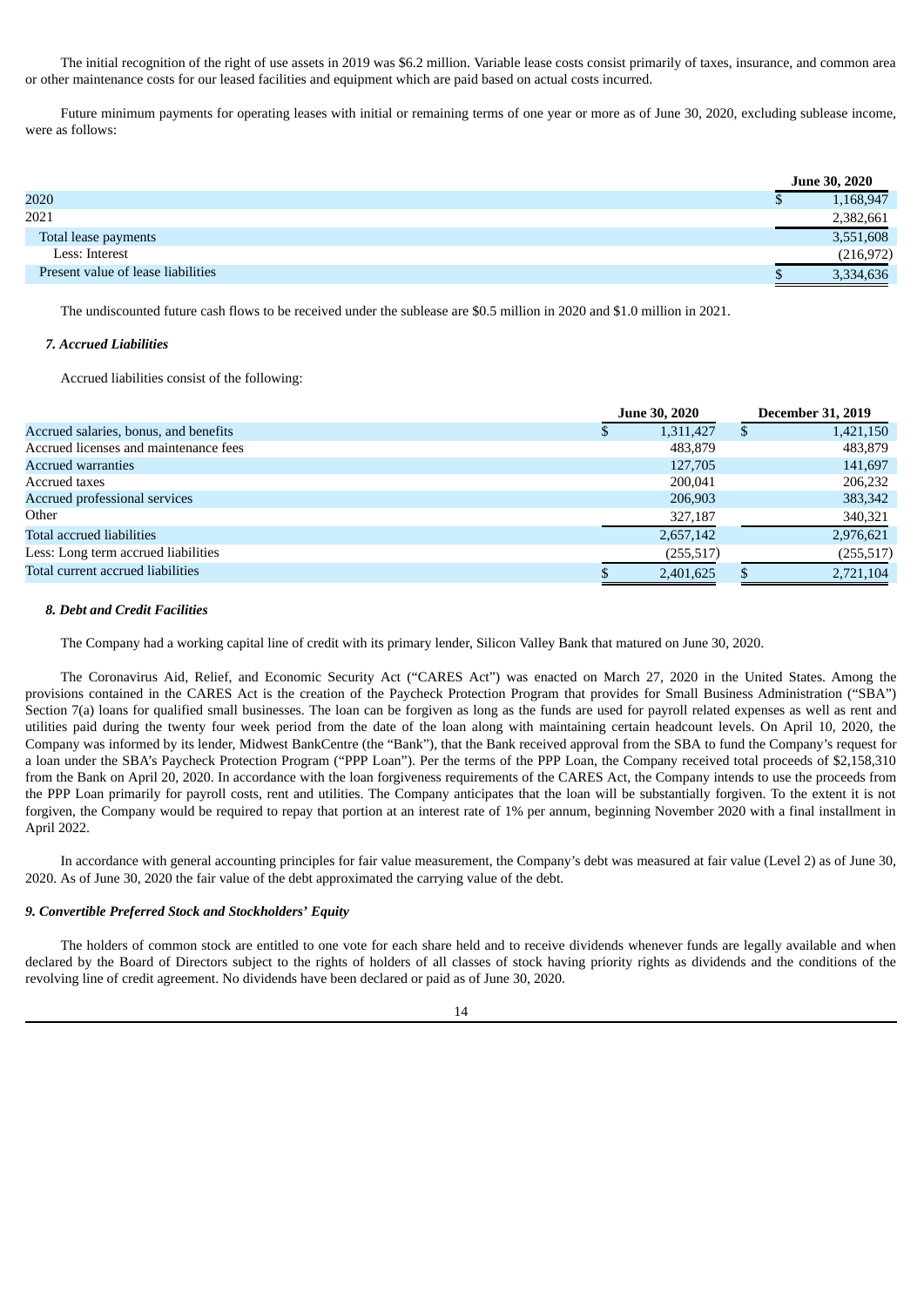# *2020 Equity Financing*

On May 25, 2020, the Company entered into a Securities Purchase Agreement with certain accredited investors, whereby it, in a direct registered offering, agreed to issue and sell to the investors an aggregate of 3,658,537 shares of the Company's common stock, \$0.001 par value per share, at a price of \$4.10 per share. The Company received net proceeds of approximately \$15.0 million, after offering expenses.

# *2019 Equity Financing and Series B Convertible Preferred Stock*

On August 7, 2019, the Company entered into a Securities Purchase Agreement with certain institutional and other accredited investors, whereby it, in a private placement, agreed to issue and sell to the investors an aggregate of 6,585,000 shares of the Company's common stock, \$0.001 par value per share, at a price of \$2.05 per share and 5,610,121 shares of the Company's Series B Convertible Preferred Stock, \$0.001 par value per share which are convertible into shares of the Company's Common Stock, at a price of \$2.05 per share. The Series B Preferred Stock, which is a Common Stock equivalent but non-voting and with a blocker on conversion if the holder would exceed a specified threshold of voting security ownership, is convertible into Common Stock on a one-for-one basis, subject to adjustment for events such as stock splits, combinations and the like as provided in the Purchase Agreement. The Series B Convertible Preferred Stock is reported in the stockholders' equity section of the Company's balance sheet. The Company received net proceeds of approximately \$23.1 million, after offering expenses.

### *Series A Convertible Preferred Stock and Warrants*

In September 2016, the Company issued 24,000 shares of Series A Convertible Preferred Stock, par value \$0.001 with a stated value of \$1,000 per share which are convertible into shares of the Company's common stock at an initial conversion rate of \$0.65 per share and (ii) warrants to purchase an aggregate of 36,923,078 shares of common stock. The convertible preferred shares are entitled to vote on an as-converted basis with the common stock, subject to specified beneficial ownership issuance limitations. The convertible preferred shares bear dividends at a rate of six percent (6%) per annum, which are cumulative and accrue daily from the date of issuance on the \$1,000 stated value. Such dividends will not be paid in cash except in connection with any liquidation, dissolution or winding up of the Company or any redemption of the convertible preferred shares. Each holder of convertible preferred shares has the right to require us to redeem such holder's convertible preferred shares upon the occurrence of specified events, which include certain business combinations, the sale of all or substantially all of the Company's assets, or the sale of more than 50% of the outstanding shares of the Company's common stock. In addition, the Company has the right to redeem the convertible preferred shares in the event of a defined change of control. The convertible preferred shares rank senior to our common stock as to distributions and payments upon the liquidation, dissolution, and winding up of the Company. Since the convertible preferred shares are subject to conditions for redemption that are outside the Company's control, the convertible preferred shares are presently reported in the mezzanine section of the balance sheet.

The warrants issued in conjunction with the convertible preferred stock (the "SPA Warrants") have an exercise price equal to \$0.70 per share subject to adjustments as provided under the terms of the warrants. The warrants are exercisable through September 29, 2021, subject to specified beneficial ownership issuance limitations.

#### *Stock Award Plans*

The Company has various stock plans that permit the Company to provide incentives to employees and directors of the Company in the form of equity compensation. In July 2012, the Compensation Committee of the Board of Directors adopted the 2012 Stock Incentive Plan (the "Plan") which was subsequently approved by the Company's shareholders. This plan replaced the 2002 Stock Incentive Plan which expired on March 25, 2012.

At June 30, 2020, the Company had 2,233,242 remaining shares of the Company's common stock to provide for current and future grants under its various equity plans.

At June 30, 2020, the total compensation cost related to options, stock appreciation rights, and non-vested stock granted to employees under the Company's stock award plans but not yet recognized was approximately \$3.9 million. This cost will be amortized over a period of up to four years over the underlying estimated service periods and will be adjusted for subsequent changes in actual forfeitures and anticipated vesting periods.

A summary of the option and stock appreciation rights activity for the six month period ended June 30, 2020 is as follows:

|                                | Number of<br><b>Options/SARs</b> |  | <b>Range of Exercise Price</b> |     | <b>Weighted Average</b><br><b>Exercise Price per Share</b> |
|--------------------------------|----------------------------------|--|--------------------------------|-----|------------------------------------------------------------|
| Outstanding, December 31, 2019 | 1,857,599                        |  | $0.74 - $36.20$                |     | 2.22                                                       |
| Granted                        | 897.250                          |  | $3.98 - $5.13$                 |     | 4.52                                                       |
| Exercised                      | (80, 785)                        |  | $0.74 - $2.03$                 | \$. | 1.22                                                       |
| Forfeited                      | (137, 164)                       |  | $0.74 - $36.20$                |     | 5.86                                                       |
| Outstanding, June 30, 2020     | 2,536,900                        |  | $0.74 - $35.20$                | S.  | 2.87                                                       |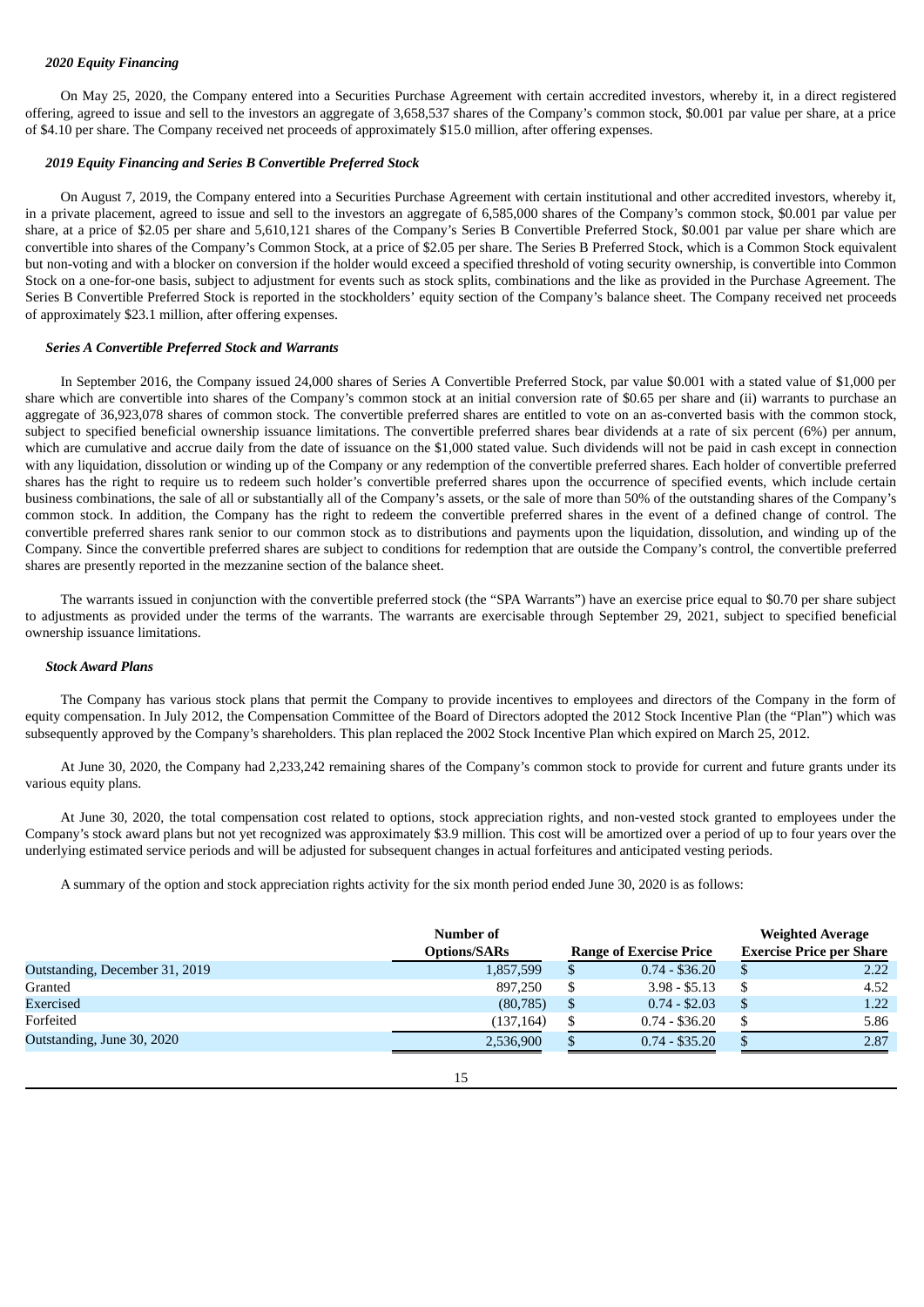A summary of the restricted stock unit activity for the six month period ended June 30, 2020 is as follows:

|                                | <b>Number of Restricted</b><br><b>Stock Units</b> |   | <b>Weighted Average</b><br><b>Grant Date Fair Value</b><br>per Unit |
|--------------------------------|---------------------------------------------------|---|---------------------------------------------------------------------|
| Outstanding, December 31, 2019 | 840,712                                           |   | 1.28                                                                |
| Granted                        | 210,000                                           | S | 5.24                                                                |
| Vested                         | (116,989)                                         |   | 1.96                                                                |
| Forfeited                      | (250)                                             |   | 0.78                                                                |
| Outstanding, June 30, 2020     | 933,473                                           |   | 2.08                                                                |

# *10. Product Warranty Provisions*

The Company's standard policy is to warrant all capital systems against defects in material or workmanship for one year following installation. The Company's estimate of costs to service the warranty obligations is based on historical experience and current product performance trends. A regular review of warranty obligations is performed to determine the adequacy of the reserve and adjustments are made to the estimated warranty liability as appropriate.

Accrued warranty, which is included in other accrued liabilities, consists of the following:

|                                                  | <b>June 30, 2020</b> |           |  | <b>December 31, 2019</b> |
|--------------------------------------------------|----------------------|-----------|--|--------------------------|
| Warranty accrual, beginning of the fiscal period |                      | 141.697   |  | 149,464                  |
| Accrual adjustment for product warranty          |                      | 12,287    |  | 56,118                   |
| Payments made                                    |                      | (26, 279) |  | (63, 885)                |
| Warranty accrual, end of the fiscal period       |                      | 127.705   |  | 141.697                  |

# *11. Commitments and Contingencies*

The Company at times becomes a party to claims in the ordinary course of business. Management believes that the ultimate resolution of pending or threatened proceedings will not have a material effect on the financial position, results of operations or liquidity of the Company.

# *12. Subsequent Events*

None.

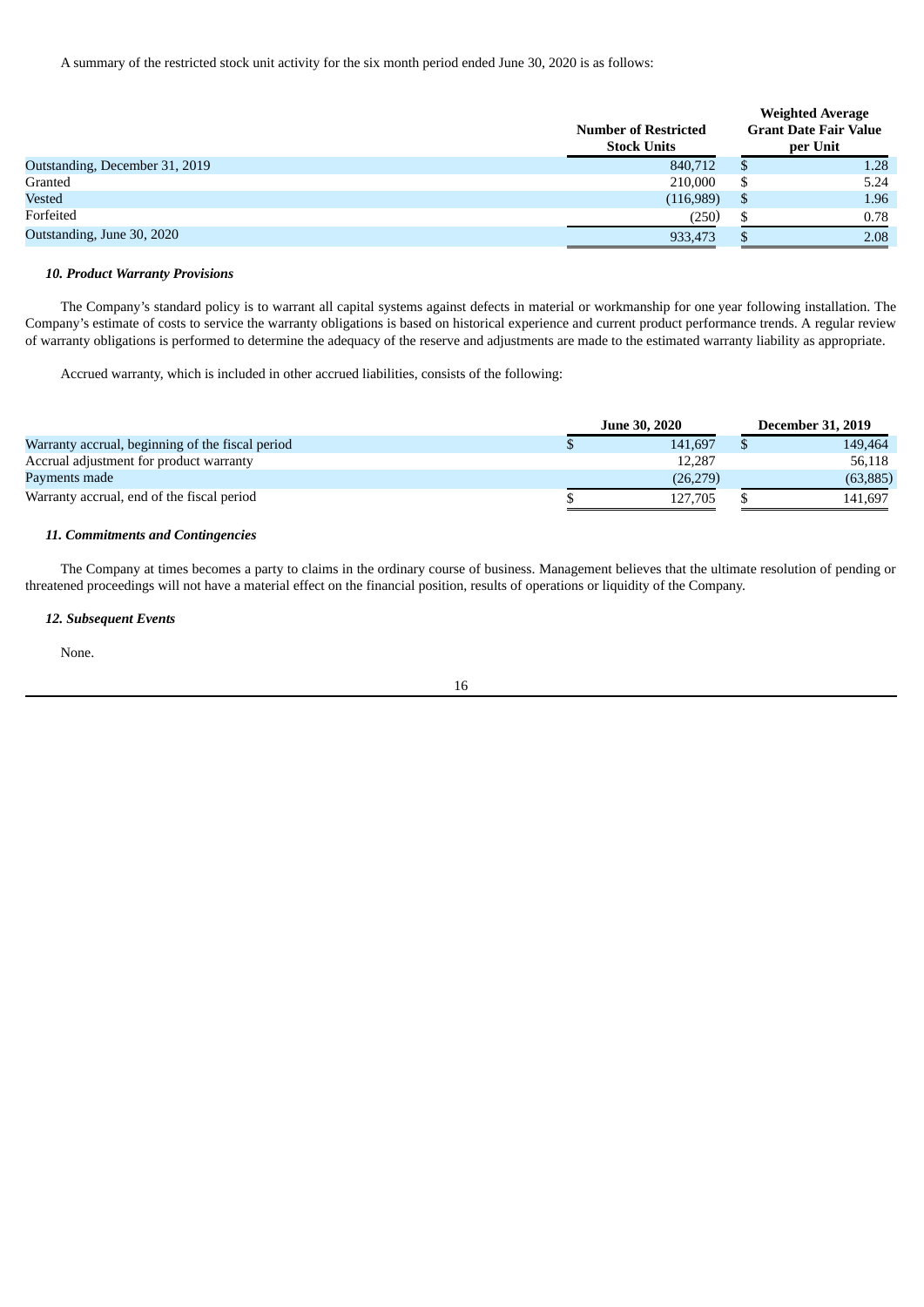# <span id="page-16-0"></span>**ITEM 2. MANAGEMENT'S DISCUSSION AND ANALYSIS OF FINANCIAL CONDITION AND RESULTS OF OPERATIONS**

The following discussion and analysis should be read in conjunction with our financial statements and notes thereto included in this Quarterly Report on Form 10-O and in our Annual Report on Form 10-K for the year ended December 31, 2019. Operating results are not necessarily indicative of *results that may occur in future periods.*

This report includes various forward-looking statements that are subject to risks and uncertainties, many of which are beyond our control. Our actual results could differ materially from those anticipated in these forward-looking statements as a result of various factors, including those set forth in "Part II - Item 1A. Risk Factors." Forward-looking statements discuss matters that are not historical facts. Forward-looking statements include, but are not limited to, discussions regarding our operating strategy, sales and marketing strategy, regulatory strategy, industry, economic conditions, financial condition, liquidity, capital resources, results of operation, and the impact of the recent coronavirus ("COVID-19") pandemic and our response to it. Such statements include, but are not limited to, statements preceded by, followed by, or that otherwise include the words "believe", "expects", "anticipates", "intends", "estimates", "projects", "can", "could", "may", "would", or similar expressions. For those statements, we claim the protection of the safe harbor for forward-looking statements contained in the Private Securities Litigation Reform Act of 1995. You should not unduly rely on these forwardlooking statements, which speak only as of the date on which they are made. They give our expectations regarding the future, but are not guarantees. We undertake no obligation to update publicly or revise any forward-looking statements, whether as a result of new information, future events or otherwise, *unless required by law.*

# **Overview**

Stereotaxis designs, manufactures and markets robotic magnetic navigation systems for use in a hospital's interventional surgical suite to enhance the treatment of arrhythmias and coronary artery disease. Our primary products include the *Genesis RMN* System, the *Niobe* System, the *Odyssey* Solution, and related devices. We also offer our customers the Stereotaxis Imaging Model S x-ray System. We believe that robotic magnetic navigation systems represent a revolutionary technology in the interventional surgical suite, or "interventional lab," and have the potential to become the standard of care for a broad range of complex cardiology procedures. We also believe that our technology represents an important advance in the ongoing trend toward digital instrumentation in the interventional lab and provides substantial, clinically important improvements, and cost efficiencies over manual interventional methods, which require years of physician training and often result in long and unpredictable procedure times and sub-optimal therapeutic outcomes.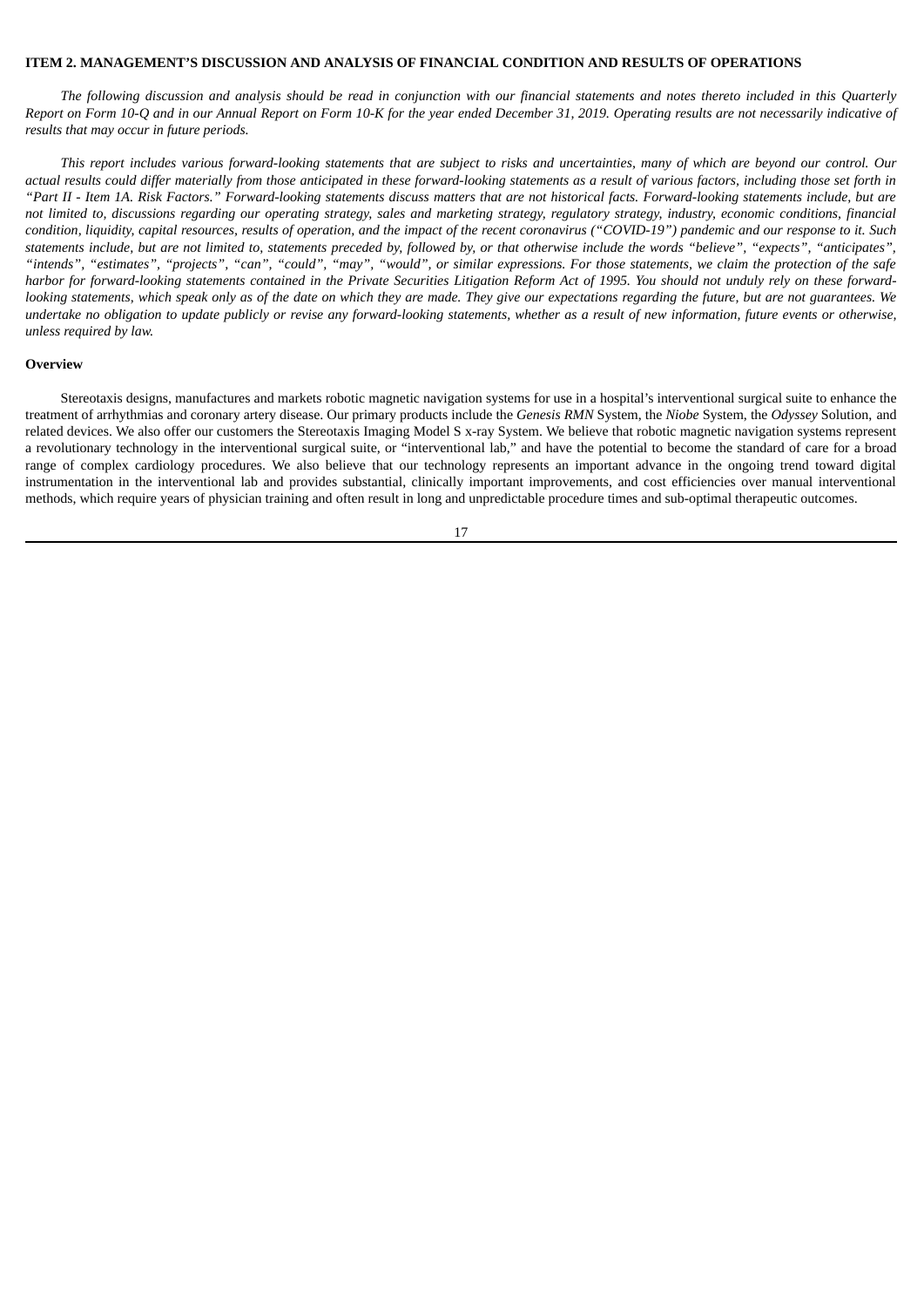The *Genesis RMN* System is the latest generation of the robotic magnetic navigation system. This system is designed to enable physicians to complete more complex interventional procedures by providing image-guided delivery of catheters and guidewires through the blood vessels and chambers of the heart to treatment sites. This is achieved using externally applied magnetic fields that govern the motion of the working tip of the catheter or guidewire, resulting in improved navigation, efficient procedures and reduced x-ray exposure. We have received regulatory clearance, licensing and CE Mark approvals necessary for us to market the *Genesis RMN* System in the U.S. and Europe. The core components of the previous generation robotic magnetic navigation system, the *Niobe* System, have received regulatory clearance in the U.S., Canada, Europe, China, Japan, and various other countries. As of June 30, 2020, the Company had an installed base of 123 *Niobe* ES Systems.

Stereotaxis also has developed the *Odyssey* Solution which consolidates lab information enabling physicians to focus on the patient for optimal procedure efficiency. The system also features a remote viewing and recording capability called *Odyssey Cinema*, which is an innovative solution delivering synchronized content for optimized workflow, advanced care, and improved productivity. This tool includes an archiving capability that allows clinicians to store and replay entire procedures or segments of procedures. This information can be accessed from locations throughout the hospital local area network and over the global *Odyssey* Network providing physicians with a tool for clinical collaboration, remote consultation, and training. The *Odyssey* Solution may be acquired in conjunction with a robotic magnetic navigation system or on a stand-alone basis for installation in interventional labs and other locations where clinicians often desire the benefits of the *Odyssey* Solution that we believe can improve clinical workflows and related efficiencies.

We have strategic relationships with technology leaders in the global interventional market. Through these strategic relationships we provide compatibility between our robotic magnetic navigation system and digital imaging and 3D catheter location sensing technology, as well as disposable interventional devices. The maintenance of these strategic relationships, or the establishment of equivalent alternatives, is critical to our commercialization efforts. There are no guarantees that any existing strategic relationships will continue and efforts are ongoing to ensure the availability of integrated next generation systems and/or equivalent alternatives. We cannot provide assurance as to the timeline of the ongoing availability of such compatible systems or our ability to obtain equivalent alternatives on competitive terms or at all.

# **COVID-19 Pandemic**

#### *First Quarter of 2020*

Prior to the spread of COVID-19, we experienced procedure trends consistent with the fourth quarter of 2019. We also saw strength in new capital orders. Beginning in January 2020, we saw a substantial reduction in robotic procedures in Asia Pacific, especially in China. By the height of the pandemic in that region, weekly procedures decreased to approximately 40% of the average rate experienced in the fourth quarter. As the COVID-19 pandemic subsided in China in March 2020, procedure volume began to recover and, by the end of the first quarter of 2020, we were seeing weekly procedures in the Asia Pacific region approach 70% of the fourth quarter average rates. Procedure disruption in other geographies was not significant until the middle of March 2020, when the worldwide impact of COVID-19 intensified. By the end of March, procedures in the U.S and Europe, which represent the majority of our procedures, declined to approximately 70% of the weekly procedure rate experienced in the fourth quarter of 2019.

As the pandemic spread throughout the first quarter of 2020, various local restrictions on travel, mandatory closures, social distancing protocols and shelter-in-place orders negatively impacted our ability to complete installation and service activities, which resulted in declines in system and service revenue in the first quarter.

Our supply-chain also experienced some impact as some suppliers struggled to source sub-components in February when most factories in China were seemingly closed. These issues were mostly alleviated by the end of the first quarter with the opening of the Chinese economy. During the first quarter, we also took proactive actions to reduce the risk that a prolonged future reduction in Chinese manufacturing might have on us.

#### *Second Quarter of 2020*

During the early portion of the second quarter, weekly procedures in the United States and Europe continued to decline, reaching approximately 40% of fourth quarter 2019 levels by the middle of April. In May, with the reopening of various regions, procedures in both geographies began to recover and by the end of June, were approximating the level seen before the pandemic. During the second quarter of 2020, weekly procedures in Asia Pacific continued to improve, eventually reaching the pre-pandemic weekly procedure rate.

The recent resurgence of COVID-19 in some areas may cause hospitals and patients in some areas to again postpone procedures. Further, we expect to experience the normal seasonality related to summer holidays, especially in Europe. Given these factors, we cannot reliably estimate the impact to procedure volume in the third quarter of 2020 and beyond.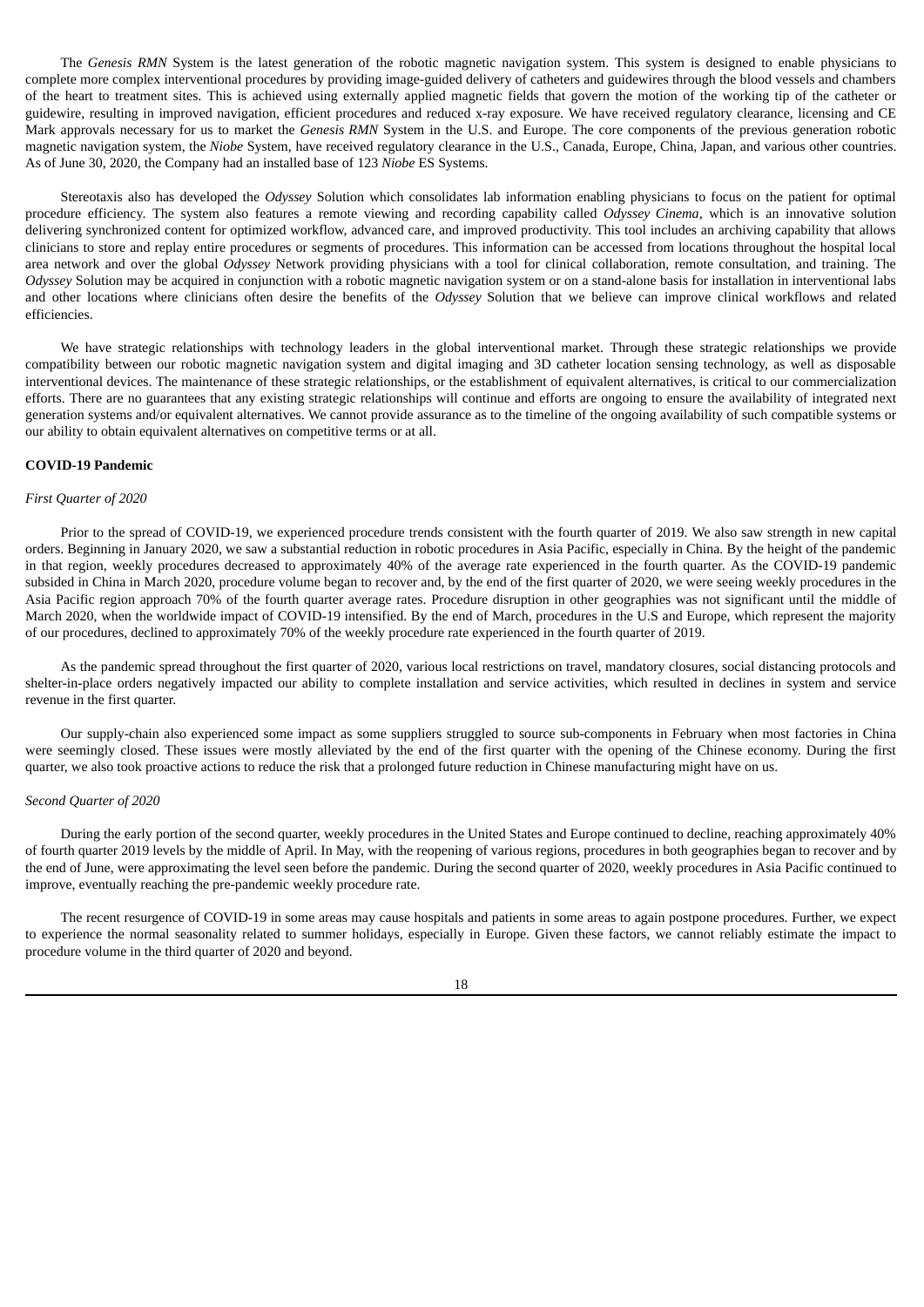We do not expect all markets to recover at the same pace, and some markets may continue to experience resurgence in infection rates for many months. The magnitude of the impact that the pandemic will have on our business will likely continue to vary by individual geography based on the extent of the outbreak in each area, specific governmental restrictions and the availability of testing capabilities, personal protective equipment, and hospital facilities, as well as decisions by our vendors, suppliers, customers and, ultimately, patients in response to the pandemic, none of which we are able to currently and accurately predict. While we cannot reliably estimate the depth or length of the impact, we continue to anticipate significant, periodic disruptions to our procedures volumes, service activities and system placements throughout the remainder of 2020 and beyond as COVID-19 infections spread, causing additional strain on hospital resources, combined with recommended deferrals of elective procedures by governments and other authorities. In addition, we would expect that additional capital system orders will also experience some delay.

Capital markets and worldwide economies have also been significantly impacted by the COVID-19 pandemic, and it is possible that it could cause a local and/or global economic recession. Such economic recession could have a material adverse effect on our long-term business as hospitals curtail and reduce capital and overall spending or redirect such spending to treatments related directly to the pandemic. To-date, our manufacturing operations and supply chains have been minimally interrupted, but we cannot guarantee that such will not be interrupted further in the future. If our manufacturing operations or supply chains are interrupted, it may not be possible for us to timely manufacture relevant products at required levels, or at all. A material reduction or interruption to any of our manufacturing processes could have a material adverse effect on our business, operating results, and financial condition. Further, the COVID-19 pandemic and local actions, such as "shelter-in-place" orders and restrictions on our ability to travel and access our customers or temporary closures of our facilities or the facilities of our suppliers and their contract manufacturers, could also significantly impact our sales and our ability to ship our products and supply our customers. Any of these events could negatively impact the number of procedures performed and the number of system placements and have a material adverse effect on our business, financial condition, results of operations, or cash flows.

# **Critical Accounting Policies and Estimates**

Our discussion and analysis of our financial condition and results of operations are based on our financial statements, which have been prepared in accordance with U.S. generally accepted accounting principles. The preparation of these financial statements requires us to make estimates and judgments that affect the reported amounts of assets, liabilities, revenues and expenses, and related disclosures. We review our estimates and judgments on an ongoing basis. We base our estimates and judgments on historical experience and on various other assumptions that we believe to be reasonable under the circumstances. Actual results may differ from these estimates. We believe the following accounting policies are critical to the judgments and estimates we use in preparing our financial statements. For a complete listing of our critical accounting policies, please refer to our Annual Report on Form 10-K for the year ended December 31, 2019.

#### *Revenue Recognition*

We generate revenue from the initial capital sales of systems as well as recurring revenue from the sale of our proprietary disposable devices, from royalties paid to the Company on the sale by Biosense Webster of co-developed catheters, and from other recurring revenue including ongoing software updates and service contracts.

In accordance with Accounting Standards Codification Topic 606 ("ASC 606"), *Revenue from Contracts with Customers*, we account for a contract with a customer when there is a legally enforceable contract between the Company and the customer, the rights of the parties are identified, the contract has commercial substance, and collectability of the contract consideration is probable. We record our revenue based on consideration specified in the contract with each customer, net of any taxes collected from customers that are remitted to government authorities.

For contracts containing multiple products and services the Company accounts for individual products and services as separate performance obligations if they are distinct, which is if a product or service is separately identifiable from other items in the bundled package, and if a customer can benefit from it on its own or with other resources that are readily available to the customer. The Company recognizes revenues as the performance obligations are satisfied by transferring control of the product or service to a customer.

For arrangements with multiple performance obligations, revenue is allocated to each performance obligation based on its relative standalone selling price. Standalone selling prices are based on observable prices at which the Company separately sells the products or services. If a standalone selling price is not directly observable, then the Company estimates the standalone selling price considering market conditions and entity-specific factors including, but not limited to, features and functionality of the products and services and market conditions. The Company regularly reviews standalone selling prices and updates these estimates if necessary.

#### Systems:

Contracts related to the sale of systems typically contain separate obligations for the delivery of system(s), installation and an implied obligation to provide software enhancements if and when available for one year following installation. Revenue is recognized when the Company transfers control to the customer, which is generally at the point when acceptance occurs that indicates customer acknowledgment of delivery or installation, depending on the terms of the arrangement. Revenue from the implied obligation to deliver software enhancements if and when available is recognized ratably over the first year following installation of the system as the customer receives the right to software updates throughout the period and is included in Other Recurring Revenue. The Company's system contracts generally do not provide a right of return. Systems are generally covered by a one-year warranty; warranty costs were not material for the periods presented.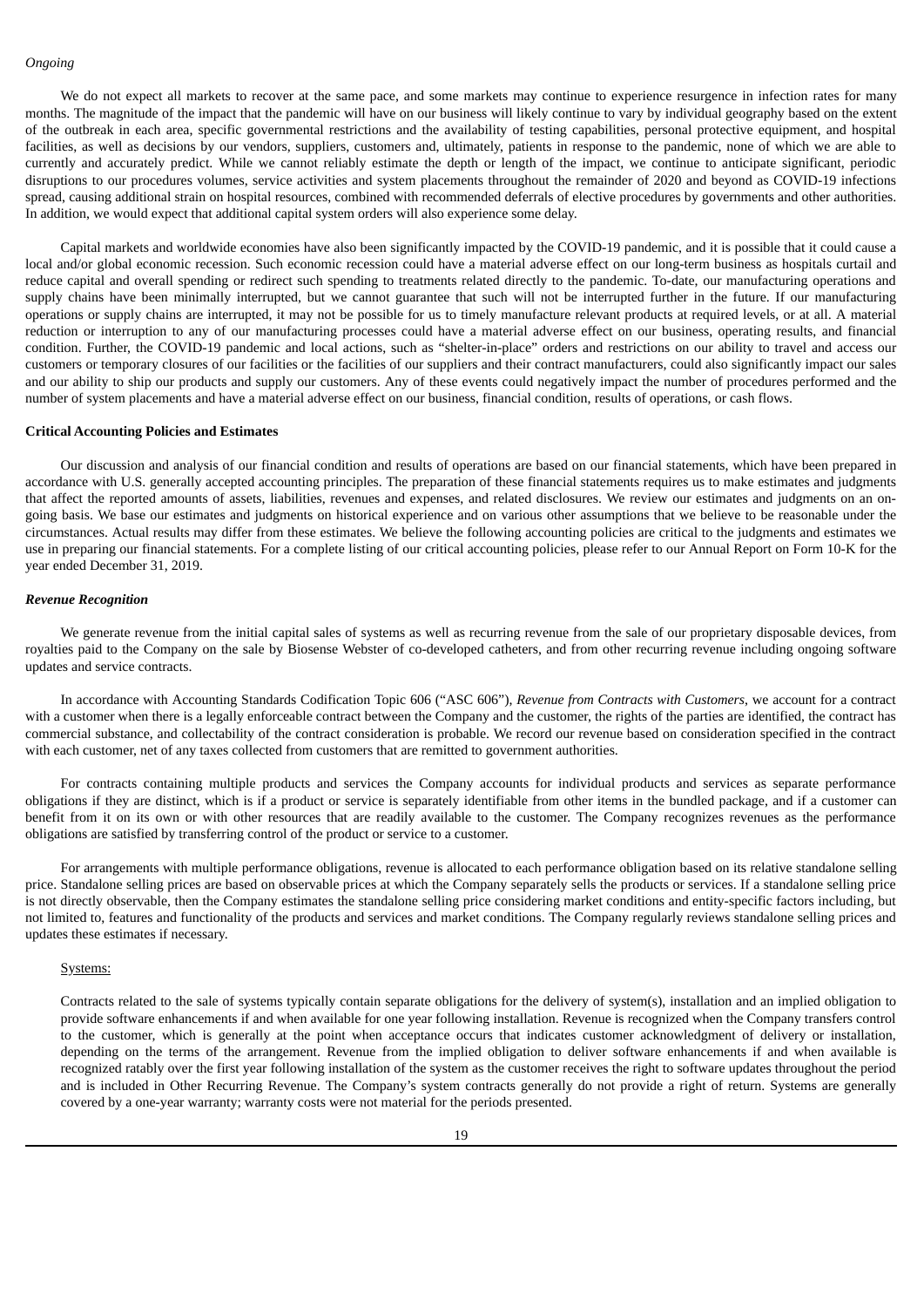# Disposables:

Revenue from sales of disposable products is recognized when control is transferred to the customers, which generally occurs at the time of shipment, but can also occur at the time of delivery depending on the customer arrangement. Disposable products are covered by a warranty that provides for the return of defective products. Warranty costs were not material for the periods presented.

#### Royalty:

The Company is entitled to royalty payments from Biosense Webster, payable quarterly based on net revenues from sales of the co-developed catheters.

#### Other Recurring Revenue:

Other recurring revenue includes revenue from product maintenance plans, other post warranty maintenance, and the implied obligation to provide software enhancements if and when available for one year following installation. Revenue from services and software enhancements is deferred and amortized over the service or update period, which is typically one year. Revenue related to services performed on a time-and-materials basis is recognized when performed.

#### Sublease Revenue:

The adoption of new lease accounting guidance as of January 1, 2019 required the Company to record sublease income as revenue beginning in 2019.

The Company invoices its customers based on the billing schedules in its sales arrangements. Contract assets primarily represent the difference between the revenue that was recognized based on the relative selling price of the related performance obligations and the contractual billing terms in the arrangements. Deferred revenue is primarily related to service contracts, for which the service fees are billed up-front, generally quarterly or annually, and for amounts billed in advance for system contracts for which some performance obligations remain outstanding. For service contracts, the associated deferred revenue is generally recognized ratably over the service period. For system contracts, the associated deferred revenue is recognized when the remaining performance obligations are satisfied. See Note 2 for additional detail on deferred revenue. The Company did not have any impairment losses on its contract assets for the periods presented.

# *Assets Recognized from the Costs to Obtain a Contract with a Customer*

The Company has determined that sales incentive programs for the Company's sales team meet the requirements to be capitalized as the Company expects to generate future economic benefits from the related revenue generating contracts after the initial capital sales transaction. The costs capitalized as contract acquisition costs included in prepaid expenses and other assets in the Company's balance sheets were \$0.3 million as of June 30, 2020 and December 31, 2019. The Company did not incur any impairment losses during any of the periods presented.

#### *Leases*

On January 1, 2019, the Company adopted ASU No. 2016-02 *"Leases" (Topic 842)* and all subsequent ASUs that modified Topic 842. A lease is defined as a contract, or part of a contract, that conveys the right to control the use of identified property, plant or equipment for a period of time in exchange for consideration. The Company determines if a contract contains a lease at inception. For contracts where the Company is the lessee, operating leases are included in operating lease right-of-use ("ROU") assets and operating lease liability on the Company's balance sheet. The Company currently does not have any finance leases.

Operating lease ROU assets and operating lease liabilities are recognized based on the present value of the future minimum lease payments over the lease term at commencement date. ROU assets also include any initial direct costs incurred and any lease payments made at or before the lease commencement date, less lease incentives received. The Company uses its incremental borrowing rate based on the information available at the commencement date in determining the lease liabilities as the Company's leases generally do not provide an implicit rate. Lease terms may include options to extend or terminate when the Company is reasonably certain that the option will be exercised. Lease expense is recognized on a straight-line basis over the lease term.

The Company also has lease arrangements with lease and non-lease components. The Company elected the practical expedient not to separate nonlease components from lease components for the Company's operating leases. Additionally, the Company applies the short-term lease measurement and recognition exemption in which right of use assets and lease liabilities are not recognized for leases less than twelve months.

#### *Cost of Contracts*

Costs of systems revenue include direct product costs, installation labor and other costs, estimated warranty costs, and initial training and product maintenance costs. These costs are recorded at the time of sale. Costs of disposable revenue include direct product costs and estimated warranty costs and are recorded at the time of sale. Cost of revenue from services and license fees are recorded when incurred. Cost of sublease revenue is recorded on a straight-line basis.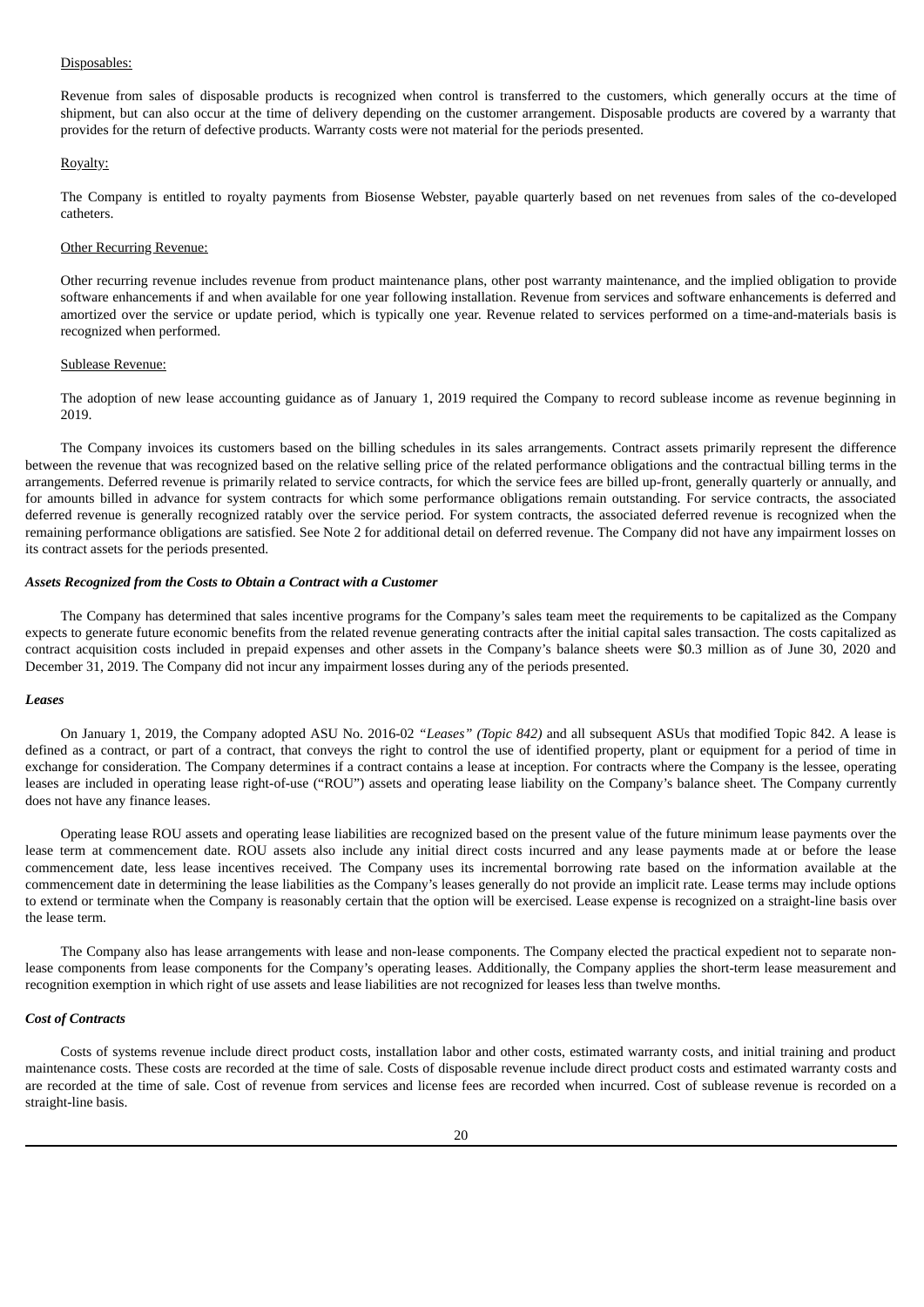# **Results of Operations**

# *Comparison of the Three Months Ended June 30, 2020 and 2019*

*Revenue*. Revenue decreased from \$6.8 million for the three months ended June 30, 2019 to \$5.3 million for the three months ended June 30, 2020, a decrease of 21%. There was less than \$0.1 million in revenue from the sales of systems for the three months ended June 30, 2020 and no revenue from the sales of systems for the three months ended June 30, 2019. Revenue from sales of disposable interventional devices, service, and accessories decreased to \$5.1 million for the three months ended June 30, 2020 from \$6.5 million for the three months ended June 30, 2019, a decrease of approximately 22% driven by lower disposable sales volumes as a result of the COVID pandemic. The Company recognized \$0.2 million of sublease revenue for the three month period ended June 30, 2020 compared to \$0.3 million for the three month period ended June 30, 2019.

*Cost of Revenue.* Cost of revenue was relatively consistent at \$1.1 million for the three months ended June 30, 2019 and June 30, 2020. As a percentage of our total revenue, overall gross margin decreased to 80% for the three months ended June 30, 2020 from 83% for the three months ended June 30, 2019. Cost of revenue for systems sold increased to \$0.2 million for the three months ended June 30, 2020 from less than \$0.1 million for the three months ended June 30, 2019 primarily due to increased *Odyssey* system installations and changes in obsolete inventory. Gross margin for systems was less than negative \$0.1 million for the three months ended June 30, 2019 and \$0.1 million for the three months ended June 30, 2020. Cost of revenue for disposables, service, and accessories decreased to \$0.7 million for the three months ended June 30, 2020 from \$0.9 million for the three months ended June 30, 2019 primarily due to decreased disposable sales volumes. Gross margin for disposables, service, and accessories increased to 87% for current year period from 86% for the three months ended June 30, 2019 due to product mix. Cost of sublease revenue was \$0.2 million for both the three month periods ended June 30, 2020 and June 30, 2019.

*Research and Development Expenses*. Research and development expenses decreased from \$2.7 million for the three months ended June 30, 2019 to \$2.0 million for the three months ended June 30, 2020, a decrease of approximately 27%. This decrease was primarily due to higher *Genesis RMN* project spending in the three month period ending June 30, 2019.

*Sales and Marketing Expenses*. Sales and marketing expenses decreased from \$3.2 million for the three months ended June 30, 2019 to \$2.5 million for the three months ended June 30, 2020, a decrease of approximately 21%. This decrease was primarily due to reductions in travel and trade-show related expenses.

*General and Administrative Expenses.* General and administrative expenses include finance, information systems, legal, and general management. General and administrative expenses increased from \$1.2 million for the three months ended June 30, 2019 to \$1.7 million for the three months ended June 30, 2020, an increase of approximately 41%. This increase was primarily due to increased non-cash director compensation driven by stock appreciation as compared to the prior year period.

*Interest Income*. Interest income was less than \$0.1 million for the three months ended June 30, 2020 and June 30, 2019.

#### *Comparison of the Six Months Ended June 30, 2020 and 2019*

*Revenue*. Revenue decreased from \$13.8 million for the six months ended June 30, 2019 to \$11.1 million for the six months ended June 30, 2020, a decrease of approximately 20%. There was less than \$0.1 million in revenue from the sales of systems for the six months ended June 30, 2020 and June 30, 2019. Revenue from sales of disposable interventional devices, service and accessories decreased to \$10.6 million for the six months ended June 30, 2020 from \$13.3 million for the six months ended June 30, 2019, a decrease of approximately 20%, driven by lower procedure volumes and less time and material contracts, both as a result of the COVID pandemic. Sublease revenue was \$0.5 million for both the six month periods ended June 30, 2020 and June 30, 2019.

*Cost of Revenue.* Cost of revenue decreased from \$2.6 million for the six months ended June 30, 2019 to \$2.0 million for the six months ended June 30, 2020, a decrease of approximately 20%. As a percentage of our total revenue, overall gross margin increased to 82% for the six months ended June 30, 2020 from 81% for the six months ended June 30, 2019. Cost of revenue for systems sold increased from \$0.1 million for the six months ended June 30, 2019 to \$0.2 million for the six months ended June 30, 2020, primarily due to increased *Odyssey* system installations and changes in obsolete inventory. Gross margin for systems decreased from less than \$0.1 million for the six months ended June 30, 2019 to negative \$0.2 million for the six months ended June 30, 2020 due to changes in production and obsolescence reserves. Cost of revenue for disposables, service, and accessories decreased to \$1.3 million for the six months ended June 30, 2020 from \$2.0 million for the six months ended June 30, 2019 due to decreased disposable sales volumes and lower expenses incurred under service contracts in the current year period, both as a result of the COVID pandemic. Gross margin for disposables, service and accessories was 88% for the current year period compared to 85% for the six months ended June 30, 2019 driven by product mix and lower expenses incurred under service contracts in the current year period. Cost of sublease revenue was \$0.5 million for both the six month periods ended June 30, 2020 and June 30, 2019.

*Research and Development Expenses*. Research and development expenses decreased from \$5.7 million for the six months ended June 30, 2019 to \$4.1 million for the six months ended June 30, 2020, a decrease of approximately 28%. This decrease was due to higher *Genesis RMN* project spending in the six month period ended June 30, 2019.

*Sales and Marketing Expenses*. Sales and marketing expenses decreased from \$6.5 million for the six months ended June 30, 2019 to \$5.5 million for the six months ended June 30, 2020, a decrease of approximately 17%. This decrease was primarily due to reductions in travel and trade-show related expenses enhanced by a more efficient distribution of clinical adoption and marketing resources.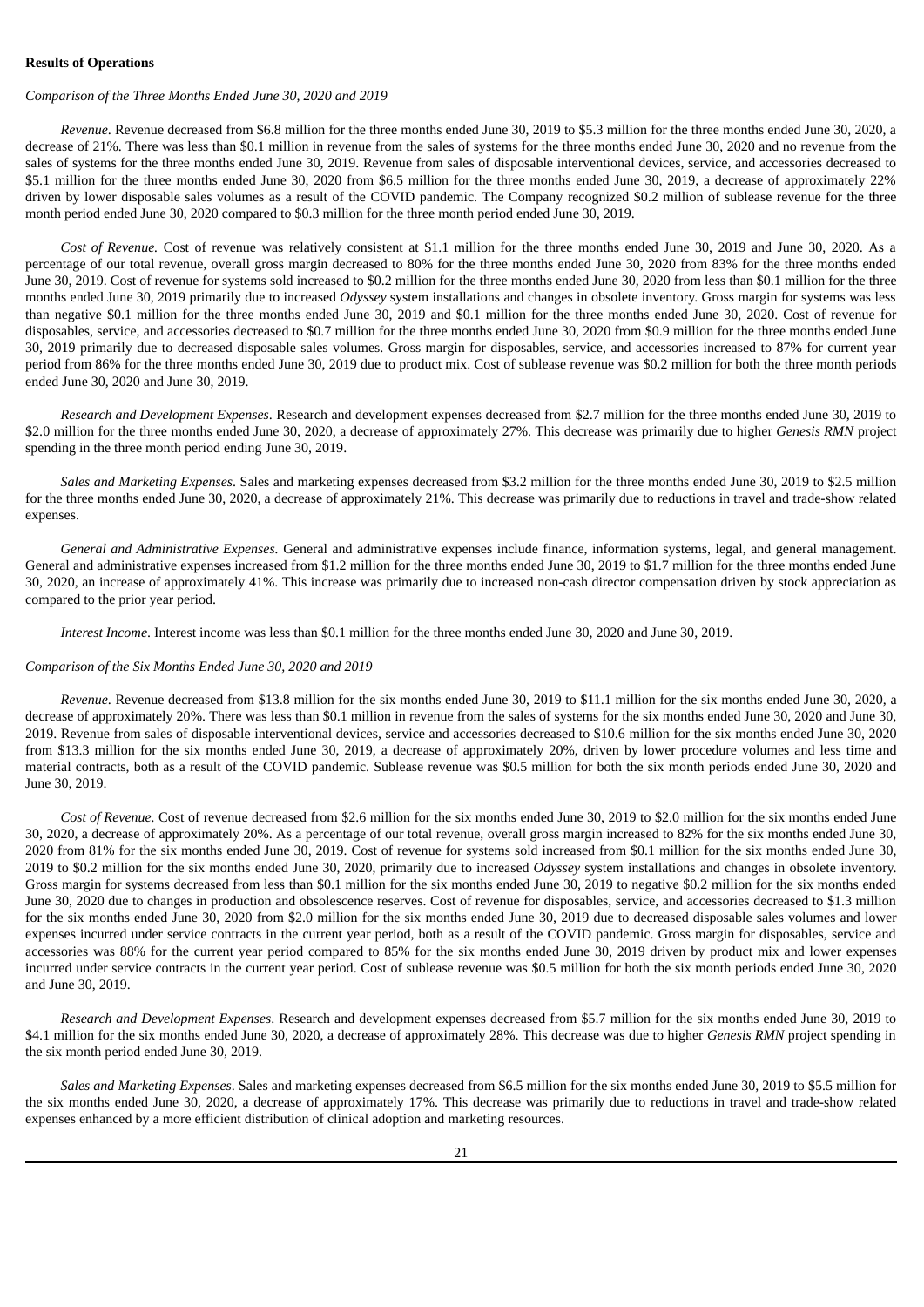*General and Administrative Expenses.* General and administrative expenses include finance, information systems, legal, and general management. General and administrative expenses increased to \$3.5 million for the six months ended June 30, 2020 from \$2.6 million for the six months ended June 30, 2019, an increase of 32%. This increase was primarily due to increased non-cash director compensation driven by stock appreciation as compared to the prior year.

*Interest Income*. Interest income for the six months ended June 30, 2020 and June 30, 2019 was less than \$0.1 million.

### *Liquidity and Capital Resources*

Liquidity refers to the liquid financial assets available to fund our business operations and pay for near-term obligations. These liquid financial assets consist of cash and cash equivalents. We are continuously and critically reviewing our liquidity and anticipated capital requirements in light of the significant uncertainty created by the COVID-19 pandemic.

At June 30, 2020 we had \$44.0 million of cash and equivalents. We had working capital of \$39.4 million as of June 30, 2020 compared to \$26.7 million as of December 31, 2019. The increase in working capital was primarily driven by net proceeds received from the May 2020 Securities Purchase Agreement partially offset by net losses incurred during the first six months of 2020.

The following table summarizes our cash flow by operating, investing and financing activities for the six months ended June 30, 2020 and 2019 (in thousands):

|                                                      | Six Months Ended June 30. |  |         |  |
|------------------------------------------------------|---------------------------|--|---------|--|
|                                                      | 2020                      |  | 2019    |  |
| Cash flow used in operating activities               | (3,337)                   |  | (2,296) |  |
| Cash flow used in investing activities               |                           |  | (10)    |  |
| Cash flow provided by (used in) financing activities | 17.232                    |  | (18)    |  |

*Net cash used in operating activities*. We used approximately \$3.3 million and \$2.3 million of cash for operating activities during the six months ended June 30, 2020 and 2019, respectively. The increase in cash used in operating activities was driven by increased use of working capital for the building of inventory.

*Net cash used in investing activities*. We used less than \$0.1 million of cash during the six months ended June 30, 2020 and June 30, 2019 for purchases of equipment.

*Net cash provided by (used) financing activities*. We generated \$17.2 million of cash for the six month period ended June 30, 2020 and used less than \$0.1 million of cash for the six month period ended June 30, 2019. The cash generated in the six month period ended June 30, 2020 was driven by the net proceeds of \$15.0 million received from the May 2020 Securities Purchase Agreement and \$2.2 million of proceeds received from the Paycheck Protection Program loan.

# *Capital Resources*

As of June 30, 2020, our borrowing facilities were comprised of the Paycheck Protection Program debt as discussed in the following section.

### *Revolving Line of Credit*

The Company had a working capital line of credit with its primary lender, Silicon Valley Bank that matured on June 30, 2020.

### *Paycheck Protection Program*

The Coronavirus Aid, Relief, and Economic Security Act ("CARES Act") was enacted on March 27, 2020 in the United States. Among the provisions contained in the CARES Act is the creation of the Paycheck Protection Program that provides for Small Business Administration ("SBA") Section 7(a) loans for qualified small businesses. The loan can be forgiven as long as the funds are used for payroll related expenses as well as rent and utilities paid during the twenty four week period from the date of the loan along with maintaining certain headcount levels. On April 10, 2020, the Company was informed by its lender, Midwest BankCentre (the "Bank"), that the Bank received approval from the SBA to fund the Company's request for a loan under the SBA's Paycheck Protection Program ("PPP Loan"). Per the terms of the PPP Loan, the Company received total proceeds of \$2,158,310 from the Bank on April 20, 2020. In accordance with the loan forgiveness requirements of the CARES Act, the Company intends to use the proceeds from the PPP Loan primarily for payroll costs, rent and utilities. The Company anticipates that the loan will be substantially forgiven. To the extent it is not forgiven, the Company would be required to repay that portion at an interest rate of 1% per annum, beginning November 2020 with a final installment in April 2022.

The holders of common stock are entitled to one vote for each share held and to receive dividends whenever funds are legally available and when declared by the Board of Directors subject to the rights of holders of all classes of stock having priority rights as dividends and the conditions of the revolving line of credit agreement. No dividends have been declared or paid as of June 30, 2020.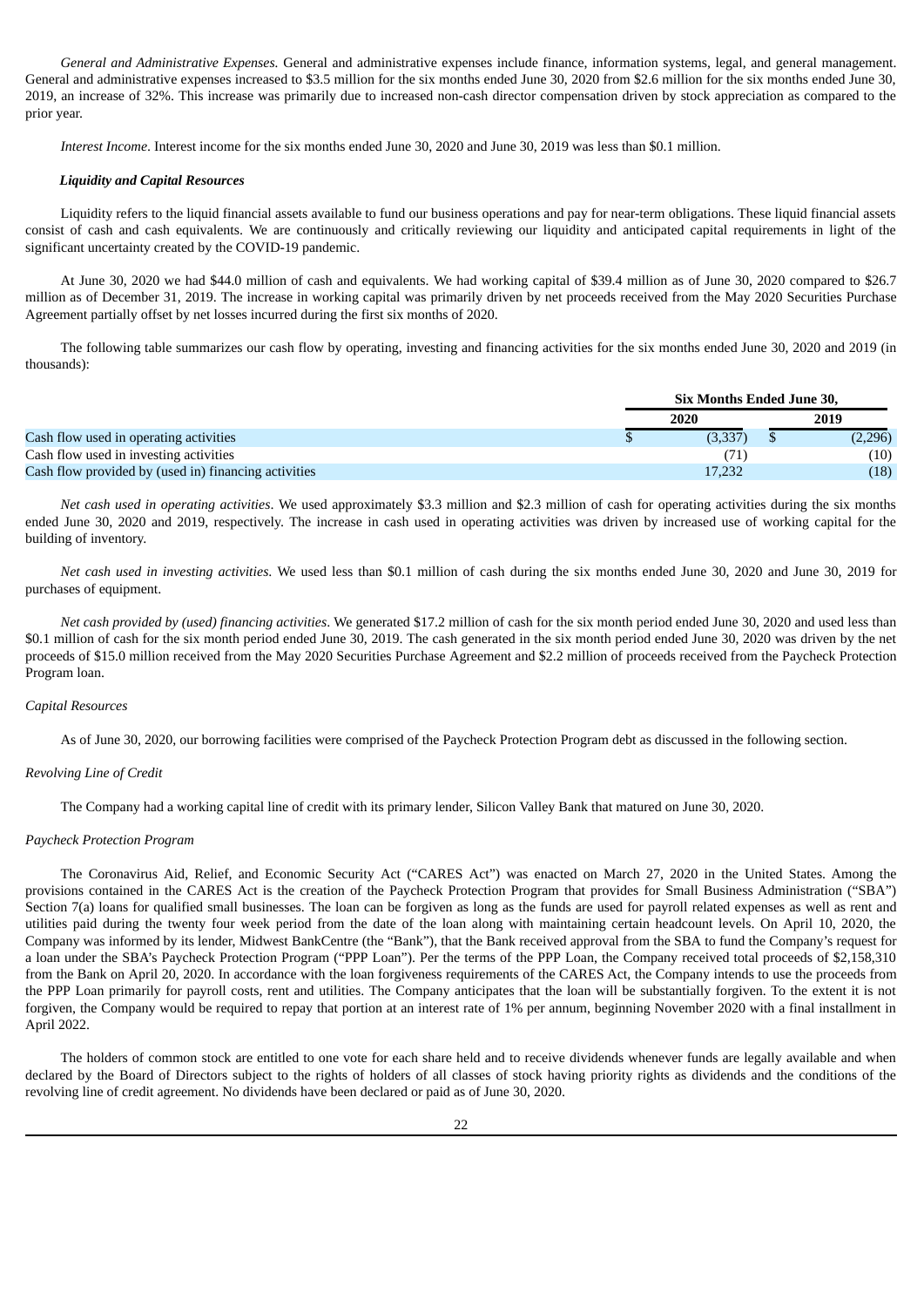### *2020 Equity Financing*

The On May 25, 2020, the Company entered into a Securities Purchase Agreement with certain accredited investors, whereby it, in a direct registered offering, agreed to issue and sell to the investors an aggregate of 3,658,537 shares of the Company's common stock, \$0.001 par value per share, at a price of \$4.10 per share. The Company received net proceeds of approximately \$15.0 million, after offering expenses.

# *2019 Equity Financing and Series B Convertible Preferred Stock*

As disclosed in Note 9, on August 7, 2019, the Company entered into a Securities Purchase Agreement with certain institutional and other accredited investors, whereby it, in a private placement, agreed to issue and sell to the investors an aggregate of 6,585,000 shares of the Company's common stock, \$0.001 par value per share, at a price of \$2.05 per share and 5,610,121 shares of the Company's Series B Convertible Preferred Stock, \$0.001 par value per share which are convertible into shares of the Company's Common Stock, at a price of \$2.05 per share. The Series B Preferred Stock, which is a Common Stock equivalent but non-voting and with a blocker on conversion if the holder would exceed a specified threshold of voting security ownership, is convertible into Common Stock on a one-for-one basis, subject to adjustment for events such as stock splits, combinations and the like as provided in the Purchase Agreement. The Series B Convertible Preferred Stock is reported in the stockholders' equity section of the balance sheet. The Company received net proceeds of approximately \$23.1 million, after offering expenses.

### *Series A Convertible Preferred Stock and Warrants*

In September 2016, the Company issued 24,000 shares of Series A Convertible Preferred Stock, par value \$0.001 with a stated value of \$1,000 per share which are convertible into shares of the Company's common stock at an initial conversion rate of \$0.65 per share and (ii) warrants to purchase an aggregate of 36,923,078 shares of common stock. The convertible preferred shares are entitled to vote on an as-converted basis with the common stock, subject to specified beneficial ownership issuance limitations. The convertible preferred shares bear dividends at a rate of six percent (6%) per annum, which are cumulative and accrue daily from the date of issuance on the \$1,000 stated value. Such dividends will not be paid in cash except in connection with any liquidation, dissolution or winding up of the Company or any redemption of the convertible preferred shares. Each holder of convertible preferred shares has the right to require us to redeem such holder's convertible preferred shares upon the occurrence of specified events, which include certain business combinations, the sale of all or substantially all of the Company's assets, or the sale of more than 50% of the outstanding shares of the Company's common stock. In addition, the Company has the right to redeem the convertible preferred shares in the event of a defined change of control. The convertible preferred shares rank senior to our common stock as to distributions and payments upon the liquidation, dissolution, and winding up of the Company. Since the convertible preferred shares are subject to conditions for redemption that are outside the Company's control, the convertible preferred shares are presently reported in the mezzanine section of the balance sheet.

The warrants issued in conjunction with the convertible preferred stock (the "SPA Warrants") have an exercise price equal to \$0.70 per share subject to adjustments as provided under the terms of the warrants. The warrants are exercisable through September 29, 2021, subject to specified beneficial ownership issuance limitations.

#### *Off-Balance Sheet Arrangements*

We do not currently have, nor have we ever had, any relationships with unconsolidated entities or financial partnerships, such as entities often referred to as structured finance or special purpose entities, which would have been established for the purpose of facilitating off-balance sheet arrangements or other contractually narrow or limited purposes. In addition, we do not engage in trading activities involving non-exchange traded contracts. As a result, we are not materially exposed to any financing, liquidity, market, or credit risk that could have arisen if we had engaged in these relationships.

## <span id="page-22-0"></span>**ITEM 3. [RESERVED]**

None.

# <span id="page-22-1"></span>**ITEM 4. CONTROLS AND PROCEDURES**

*Disclosure Controls and Procedures:* The Company's management, with the participation of the Company's Chief Executive Officer and Chief Financial Officer, has evaluated the effectiveness of the Company's disclosure controls and procedures (as such term is defined in Rules 13a-15(e) and 15d-15(e) under the Securities Exchange Act of 1934, as amended (the "Exchange Act")), as of the end of the period covered by this report. Any controls and procedures, no matter how well designed and operated, can provide only reasonable assurance of achieving the desired control objectives, and management is required to apply its judgment in evaluating the cost-benefit relationship of possible controls and procedures. Based on such evaluation, the Company's Chief Executive Officer and Chief Financial Officer have concluded that, as of the end of such period, the Company's disclosure controls and procedures were effective.

*Changes In Internal Control Over Financial Reporting:* The Company's management, with the participation of the Company's Chief Executive Officer and Chief Financial Officer, also conducted an evaluation of the Company's internal control over financial reporting to determine whether any changes occurred during the period covered by this report that have materially affected, or are reasonably likely to materially affect, the Company's internal control over financial reporting. Based on that evaluation, there has been no such change during the period covered by this report.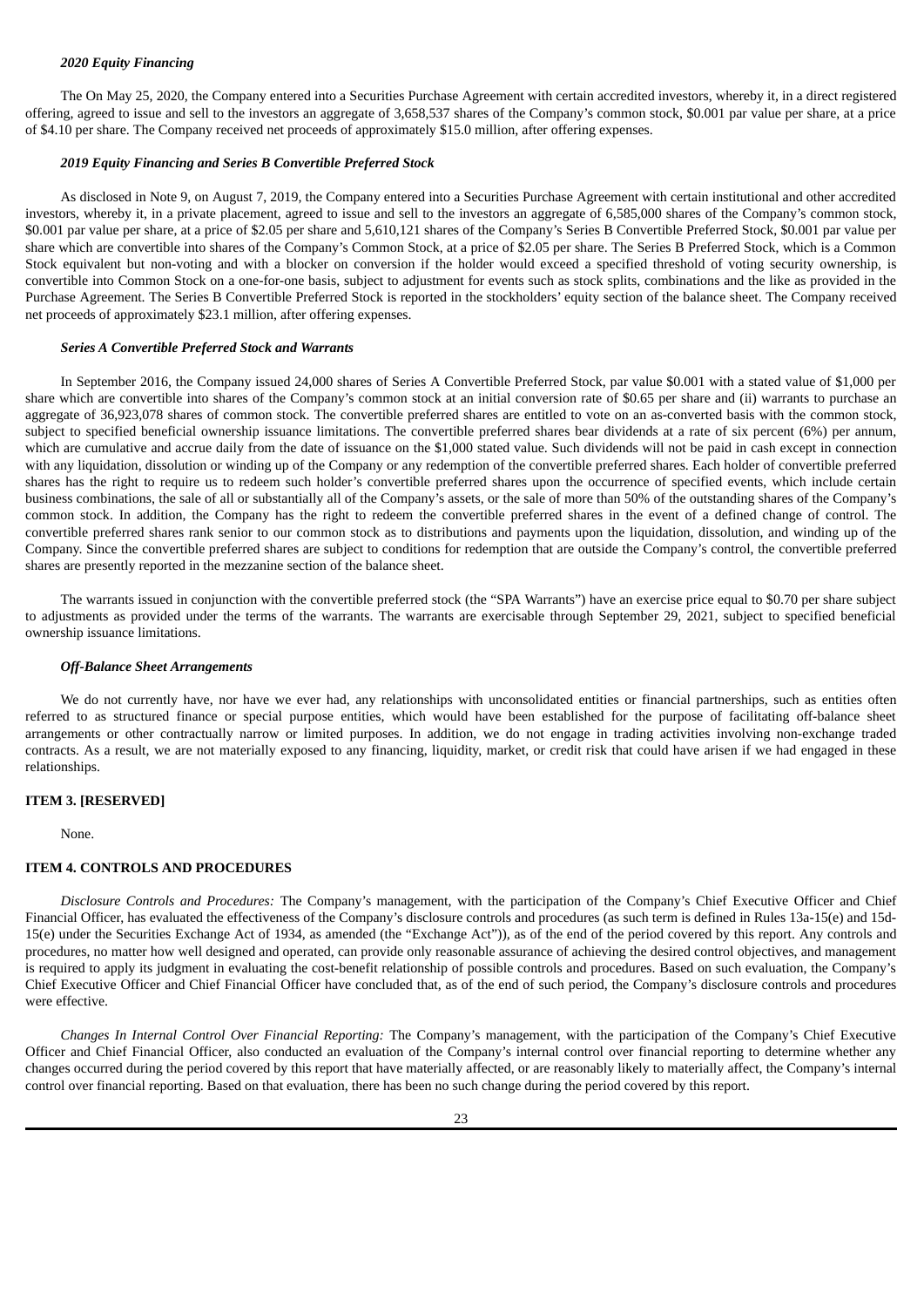# **PART II – OTHER INFORMATION**

# <span id="page-23-1"></span><span id="page-23-0"></span>**ITEM 1. LEGAL PROCEEDINGS**

We are involved from time to time in various lawsuits and claims arising in the normal course of business. Although the outcomes of these lawsuits and claims are uncertain, we do not believe any of them will have a material adverse effect on our business, financial condition or results of operations.

# <span id="page-23-2"></span>**ITEM 1A. RISK FACTORS**

The following risk factor is provided to update the risk factors previously disclosed under the heading "Risk Factors" in the Company's Annual Report on Form 10-K for the year ended December 31, 2019.

# The COVID-19 pandemic has significantly impacted worldwide economic conditions and could have a material adverse effect on our **business, operating results, and financial condition.**

The novel coronavirus COVID-19 ("COVID-19") pandemic has resulted, and is likely to continue to result, in significant disruptions to the economy, as well as business and capital markets around the world. The full extent of the impact of the COVID-19 pandemic on our business, results of operations and financial condition will depend on numerous evolving factors that we may not be able to accurately predict.

As a result of the COVID-19 outbreak, we have experienced business disruptions, including travel restrictions on us and our third-party distributors, which have negatively affected our complex sales, marketing, installation, distribution and service network relating to our products and services. The COVID-19 pandemic may continue to negatively affect demand for our both our systems and our disposable products by limiting the ability of our sales personnel to maintain their customary contacts with customers as governmental authorities institute prolonged quarantines, travel restrictions, and shelterin-place orders, or as our customers impose limitations on contacts and in-person meetings that go beyond those imposed by governmental authorities.

In addition, many of our hospital customers, for whom the purchase of our system involves a significant capital purchase which may be part of a larger construction project at the customer site (typically the construction of a new building), may themselves be under economic pressures. This may cause delays or cancellations of current purchase orders and other commitments, and may exacerbate the long and variable sales and installation cycles for our robotic systems products. We may also experience significant reductions in demand for our disposable products as our healthcare customers (physicians and hospitals) continue to re-prioritize the treatment of patients and divert resources away from non-coronavirus areas, which we anticipate will lead to the performance of fewer procedures in which our disposable products are used. In addition, patients may consider foregoing or deferring procedures utilizing our products, even if physicians and hospitals are willing to perform them, which could also reduce demand for, and sales of, our disposable products.

As of the date of the filing of this Quarterly Report on Form 10-Q, we believe our manufacturing operations and supply chains have been minimally interrupted, but we cannot guarantee that they will not be interrupted more severely in the future. If our manufacturing operations or supply chains are materially interrupted, it may not be possible for us to timely manufacture relevant products at required levels, or at all. A material reduction or interruption to any of our manufacturing processes would have a material adverse effect on our business, operating results, and financial condition.

As governmental authorities around the world continue to institute prolonged mandatory closures, social distancing protocols and shelter-in-place orders, or as private parties on whom we rely to operate our business put in place their own protocols that go beyond those instituted by relevant governmental authorities, our ability to adequately staff and maintain our operations or further our product development could be negatively impacted.

Any continued or future disruption to the capital markets could negatively impact our ability to raise capital. If the capital markets are disrupted for an extended period of time and we need to raise additional capital, such capital may not be available on acceptable terms, or at all. Disruptions to the capital markets and other financing sources could also negatively impact our hospital customers' ability to raise capital or otherwise obtain financing to fund their operations and capital projects. Such could result in delayed spending on current projects, a longer sales cycle for new projects where a large capital commitment is required, and decreased demand for our disposable products as well as an increased risk of customer defaults or delays in payments for our systems installations, and for service contracts and our disposable products.

### <span id="page-23-3"></span>**ITEM 2. UNREGISTERED SALES OF EQUITY SECURITIES AND USE OF PROCEEDS**

None.

# <span id="page-23-4"></span>**ITEM 3. DEFAULTS UPON SENIOR SECURITIES**

None.

# <span id="page-23-5"></span>**ITEM 4. [RESERVED]**

None.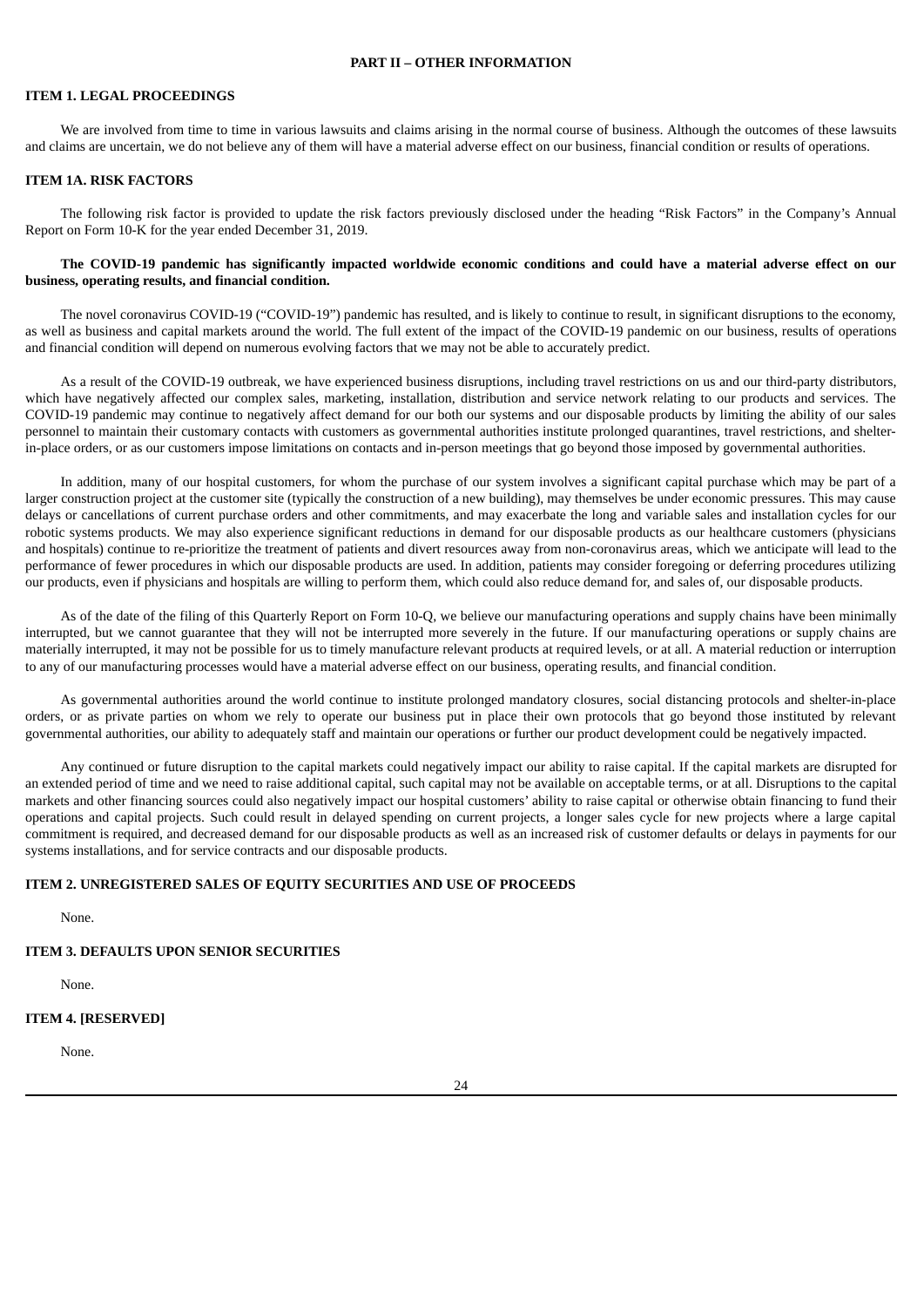# <span id="page-24-0"></span>**ITEM 5. OTHER INFORMATION**

None.

# <span id="page-24-1"></span>**ITEM 6. EXHIBITS**

| <b>Number</b> | <b>Description</b>                                                                                                                                                                                                                        |
|---------------|-------------------------------------------------------------------------------------------------------------------------------------------------------------------------------------------------------------------------------------------|
| 3.1           | Restated Articles of Incorporation of the Registrant, incorporated by reference to Exhibit 3.1 of the Registrant's Form 10-Q (File No.<br>000-50884) for the fiscal quarter ended September 30, 2004.                                     |
| 3.2           | Certificate of Amendment to Amended and Restated Certificate of Incorporation, incorporated by reference to Exhibit 3.1 of the<br>Registrant's Form 8-K (File No. 000-50884) filed on July 10, 2012.                                      |
| 3.3           | Certificate of Designations, Preferences and Rights of Series A Convertible Preferred Stock, incorporated by reference to Exhibit 3.1 of<br>the Registrant's Current Report on Form 8-K (File No. 001-36159) filed on September 30, 2016. |
| 3.4           | Certificate of Designations, Preferences and Rights of Series B Convertible Preferred Stock, incorporated by reference to Exhibit 3.1 of<br>the Registrant's Current Report on Form 8-K (File No. 001-36159) filed on August 8, 2019.     |
| 3.5           | Restated Bylaws of the Registrant, incorporated by reference to Exhibit 3.2 of the Registrant's Form 10-Q (File No. 000-50884) for the<br>fiscal quarter ended September 30, 2004.                                                        |
| 10.1          | Securities Purchase Agreement between the Company and the Investors, dated as of May 25, 2020 incorporated by reference to Exhibit<br>10.1 of the Registrant's Current Report on Form 8-K (File No. 001-36159) filed on May 25, 2020.     |
| 31.1          | Rule 13a-14(a)/15d-14(a) Certification (pursuant to Section 302 of the Sarbanes-Oxley Act of 2002, executed by Chief Executive<br>Officer).                                                                                               |
| 31.2          | Rule 13a-14(a)/15d-14(a) Certification (pursuant to Section 302 of the Sarbanes-Oxley Act of 2002, executed by Chief Financial<br>Officer).                                                                                               |
| 32.1          | Section 1350 Certification (pursuant to Section 906 of the Sarbanes-Oxley Act of 2002, executed by Chief Executive Officer).                                                                                                              |
| 32.2          | Section 1350 Certification (pursuant to Section 906 of the Sarbanes-Oxley Act of 2002, executed by Chief Financial Officer).                                                                                                              |
| 101.INS       | XBRL Instance Document.                                                                                                                                                                                                                   |
| 101.SCH       | XBRL Taxonomy Extension Schema Document.                                                                                                                                                                                                  |
| 101.CAL       | XBRL Taxonomy Extension Calculation Linkbase Document.                                                                                                                                                                                    |
| 101.DEF       | XBRL Taxonomy Extension Definition Linkbase Document.                                                                                                                                                                                     |
| 101.LAB       | XBRL Taxonomy Extension Label Linkbase Document.                                                                                                                                                                                          |
| 101.PRE       | XBRL Taxonomy Extension Presentation Linkbase Document.                                                                                                                                                                                   |

25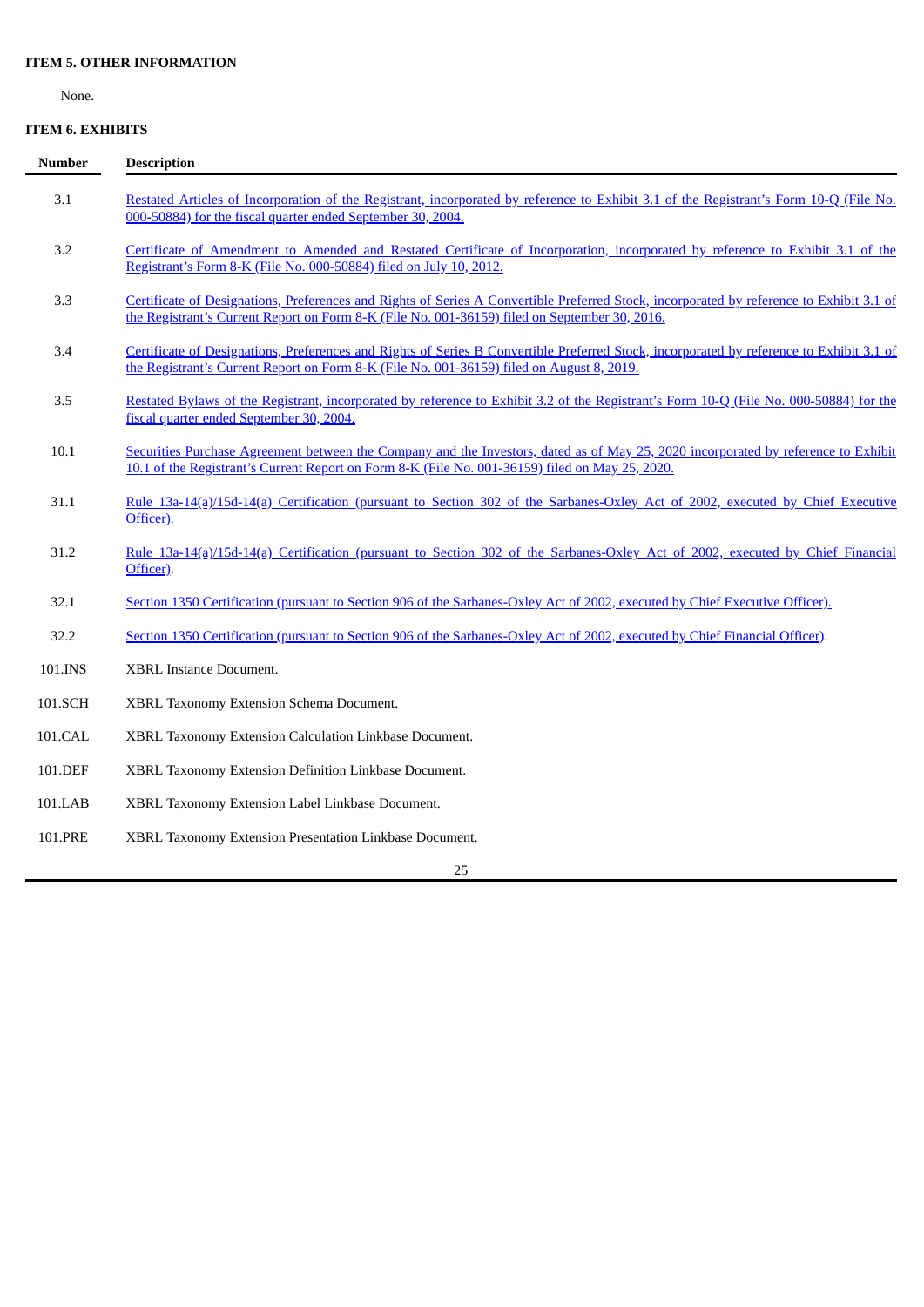# **STEREOTAXIS, INC. SIGNATURES**

<span id="page-25-0"></span>Pursuant to the requirements of the Securities Exchange Act of 1934, the Registrant has duly caused this report to be signed on its behalf by the undersigned thereunto duly authorized.

|                      | STEREOTAXIS, INC. (Registrant)                                                          |
|----------------------|-----------------------------------------------------------------------------------------|
| Date: August 6, 2020 | By: /s/ David L. Fischel<br>David L. Fischel<br><b>Chief Executive Officer</b>          |
| Date: August 6, 2020 | By: /s/ Kimberly R. Peery<br><b>Kimberly R. Peery</b><br><b>Chief Financial Officer</b> |
|                      | 26                                                                                      |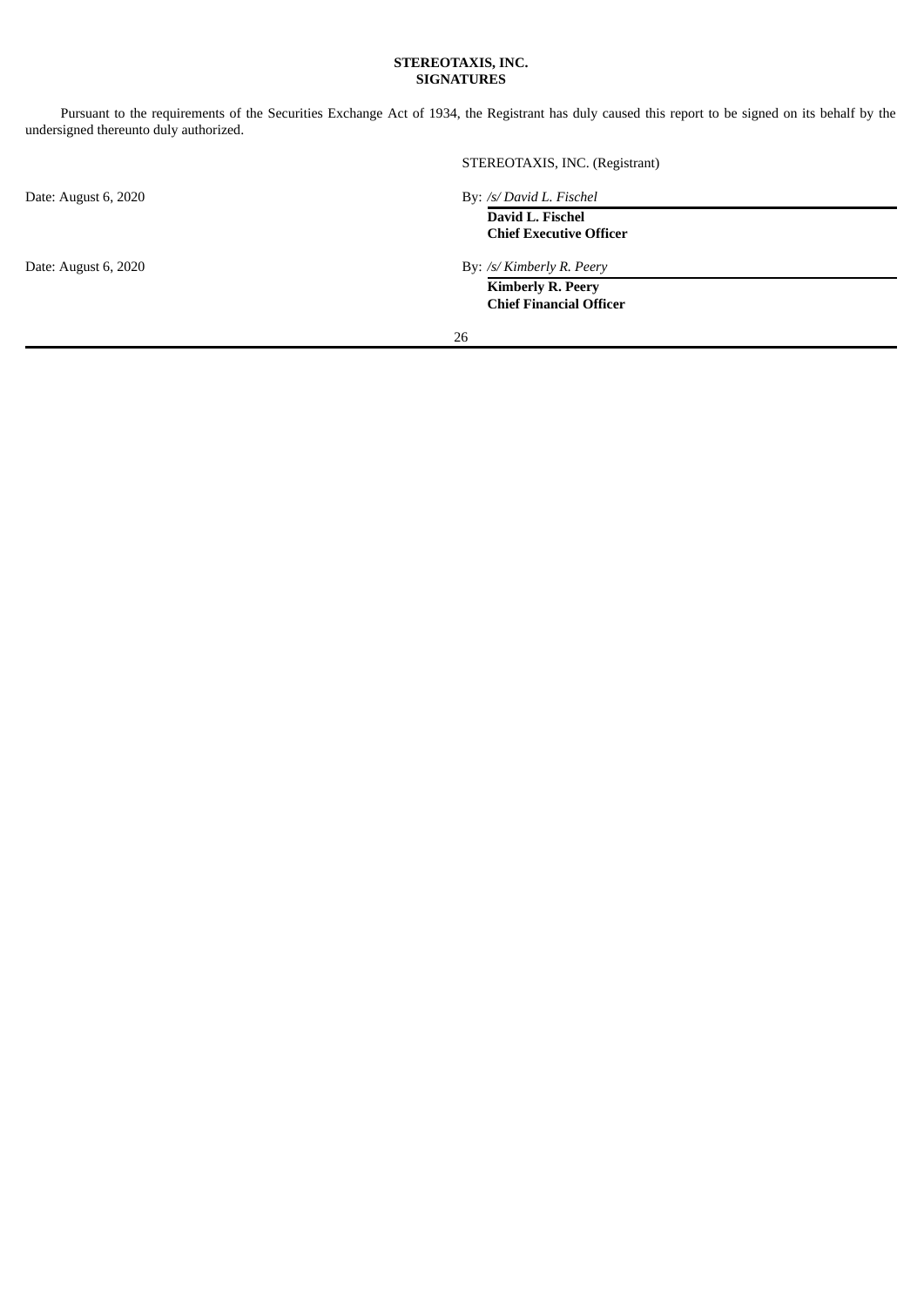## <span id="page-26-0"></span>Certification of Principal Executive Officer

# I, David L. Fischel, certify that:

- 1. I have reviewed this quarterly report on Form 10-Q of Stereotaxis, Inc.;
- 2. Based on my knowledge, this report does not contain any untrue statement of a material fact or omit to state a material fact necessary to make the statements made, in light of the circumstances under which such statements were made, not misleading with respect to the period covered by this report;
- 3. Based on my knowledge, the financial statements, and other financial information included in this report, fairly present in all material respects the financial condition, results of operations and cash flows of the registrant as of, and for, the periods presented in this report;
- 4. The registrant's other certifying officer and I are responsible for establishing and maintaining disclosure controls and procedures (as defined in Exchange Act Rules 13a-15(e) and 15d-15(e)) and internal control over financial reporting (as defined in Exchange Act Rules 13a – 15(f) and 15d  $-15(f)$ ) for the registrant and have:

(a) Designed such disclosure controls and procedures, or caused such disclosure controls and procedures to be designed under our supervision, to ensure that material information relating to the registrant, including its consolidated subsidiaries, is made known to us by others within those entities, particularly during the period in which this report is being prepared;

(b) Designed such internal control over financial reporting, or caused such internal control over financial reporting to be designed under our supervision, to provide reasonable assurance regarding the reliability of financial reporting and the preparation of financial statements for external purposes in accordance with generally accepted accounting principles;

(c) Evaluated the effectiveness of the registrant's disclosure controls and procedures and presented in this report our conclusions about the effectiveness of the disclosure controls and procedures, as of the end of the period covered by this report based on such evaluation; and

(d) Disclosed in this report any change in the registrant's internal control over financial reporting that occurred during the registrant's most recent fiscal quarter that has materially affected, or is reasonably likely to materially affect, the registrant's internal control over financial reporting; and

5. The registrant's other certifying officer and I have disclosed, based on our most recent evaluation of internal control over financial reporting, to the registrant's auditors and the audit committee of the registrant's board of directors (or persons performing the equivalent functions):

(a) All significant deficiencies and material weaknesses in the design or operation of internal control over financial reporting which are reasonably likely to adversely affect the registrant's ability to record, process, summarize and report financial information; and

(b) Any fraud, whether or not material, that involves management or other employees who have a significant role in the registrant's internal control over financial reporting.

Date: August 6, 2020 */s/ David L. Fischel*

David L. Fischel Chief Executive Officer Stereotaxis, Inc. (Principal Executive Officer)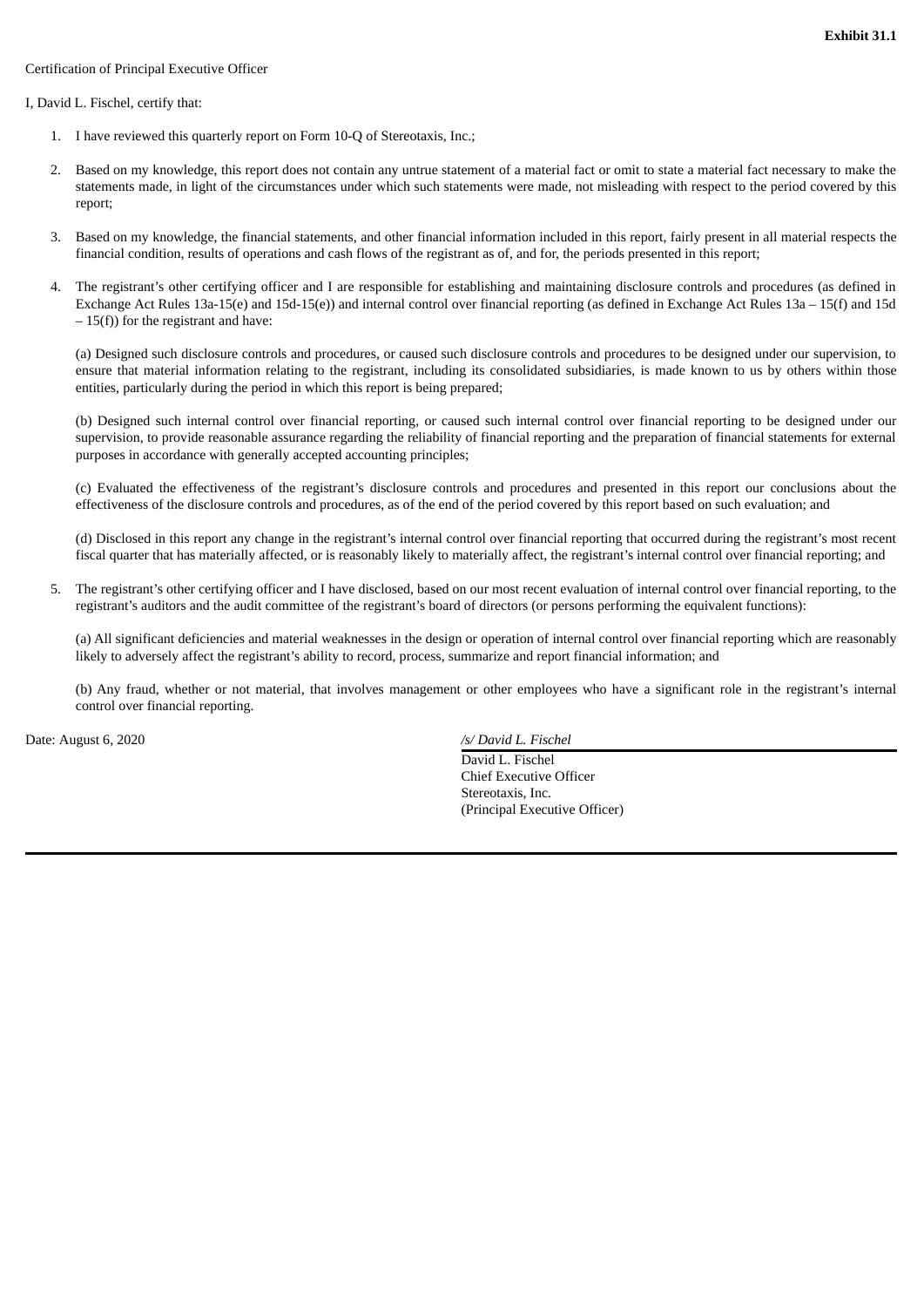### <span id="page-27-0"></span>Certification of Principal Financial Officer

# I, Kimberly R. Peery, certify that:

- 1. I have reviewed this quarterly report on Form 10-Q of Stereotaxis, Inc.;
- 2. Based on my knowledge, this report does not contain any untrue statement of a material fact or omit to state a material fact necessary to make the statements made, in light of the circumstances under which such statements were made, not misleading with respect to the period covered by this report;
- 3. Based on my knowledge, the financial statements, and other financial information included in this report, fairly present in all material respects the financial condition, results of operations and cash flows of the registrant as of, and for, the periods presented in this report;
- 4. The registrant's other certifying officer and I are responsible for establishing and maintaining disclosure controls and procedures (as defined in Exchange Act Rules 13a-15(e) and 15d-15(e)) and internal control over financial reporting (as defined in Exchange Act Rules 13a – 15(f) and 15d  $-15(f)$ ) for the registrant and have:

(a) Designed such disclosure controls and procedures, or caused such disclosure controls and procedures to be designed under our supervision, to ensure that material information relating to the registrant, including its consolidated subsidiaries, is made known to us by others within those entities, particularly during the period in which this report is being prepared;

(b) Designed such internal control over financial reporting, or caused such internal control over financial reporting to be designed under our supervision, to provide reasonable assurance regarding the reliability of financial reporting and the preparation of financial statements for external purposes in accordance with generally accepted accounting principles;

(c) Evaluated the effectiveness of the registrant's disclosure controls and procedures and presented in this report our conclusions about the effectiveness of the disclosure controls and procedures, as of the end of the period covered by this report based on such evaluation; and

(d) Disclosed in this report any change in the registrant's internal control over financial reporting that occurred during the registrant's most recent fiscal quarter that has materially affected, or is reasonably likely to materially affect, the registrant's internal control over financial reporting; and

5. The registrant's other certifying officer and I have disclosed, based on our most recent evaluation of internal control over financial reporting, to the registrant's auditors and the audit committee of the registrant's board of directors (or persons performing the equivalent functions):

(a) All significant deficiencies and material weaknesses in the design or operation of internal control over financial reporting which are reasonably likely to adversely affect the registrant's ability to record, process, summarize and report financial information; and

(b) Any fraud, whether or not material, that involves management or other employees who have a significant role in the registrant's internal control over financial reporting.

Date: August 6, 2020 */s/ Kimberly R. Peery*

Kimberly R. Peery Chief Financial Officer Stereotaxis, Inc. (Principal Financial Officer)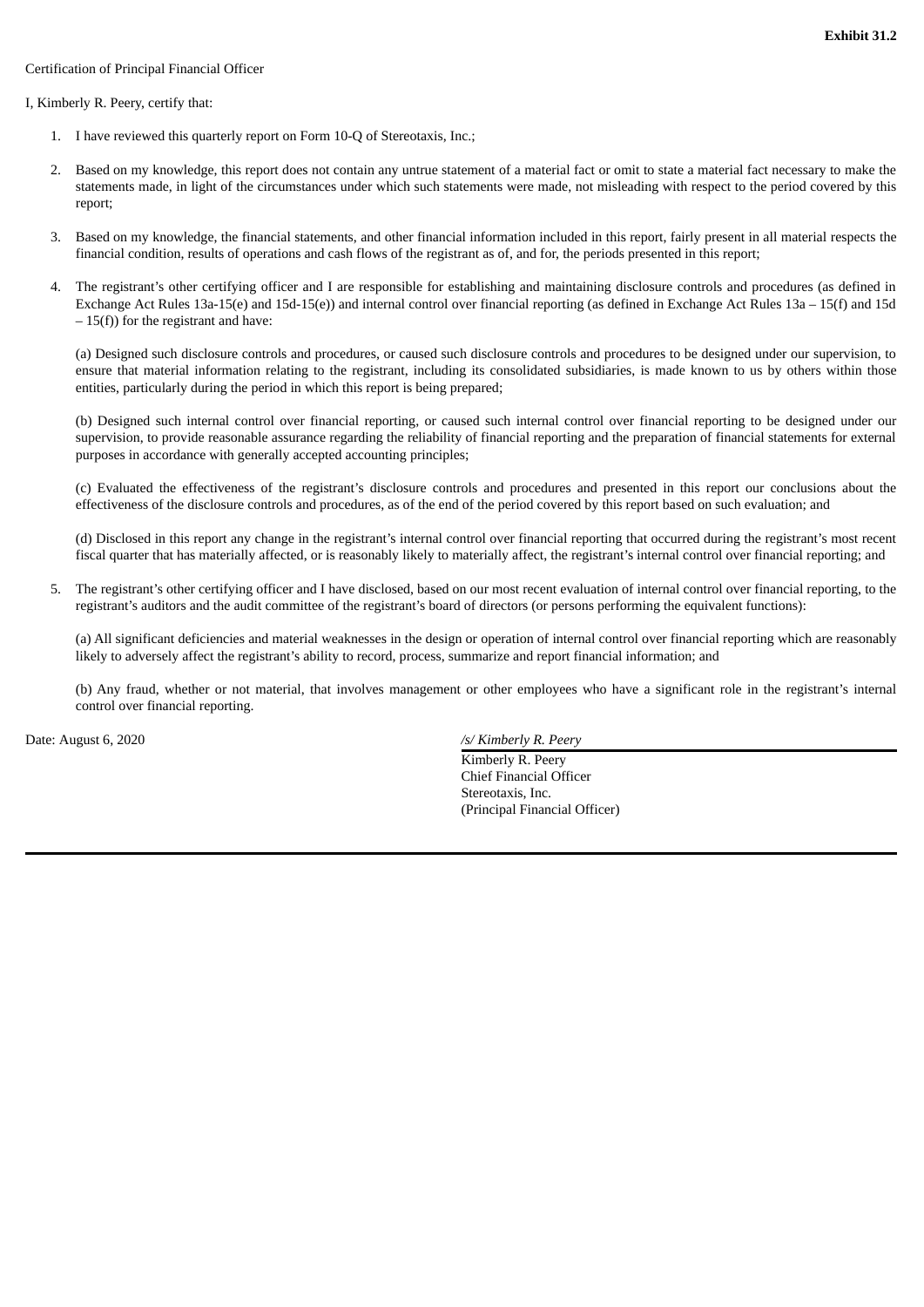# **CERTIFICATION PURSUANT TO 18 U.S.C. SECTION 1350, AS ADOPTED PURSUANT TO SECTION 906 OF THE SARBANES-OXLEY ACT OF 2002**

<span id="page-28-0"></span>In connection with the quarterly report of Stereotaxis, Inc. (the "Company") on Form 10-Q for the period ended June 30, 2020 as filed with the Securities and Exchange Commission on the date hereof (the "Report"), I, David L. Fischel, Chief Executive Officer of the Company, certify, pursuant to Rule 13a-14(b) and Section 1350 of Chapter 63 of Title 18 of the United States Code, as adopted pursuant to Section 906 of the Sarbanes-Oxley Act of 2002, that to the best of my knowledge:

(1) The Report fully complies with the requirements of Section 13(a) or 15(d) of the Securities Exchange Act of 1934; and

(2) The information contained in the Report fairly presents, in all material respects, the financial condition and results of operations of the Company.

Date: August 6, 2020 */s/ David L. Fischel*

David L. Fischel Chief Executive Officer Stereotaxis, Inc.